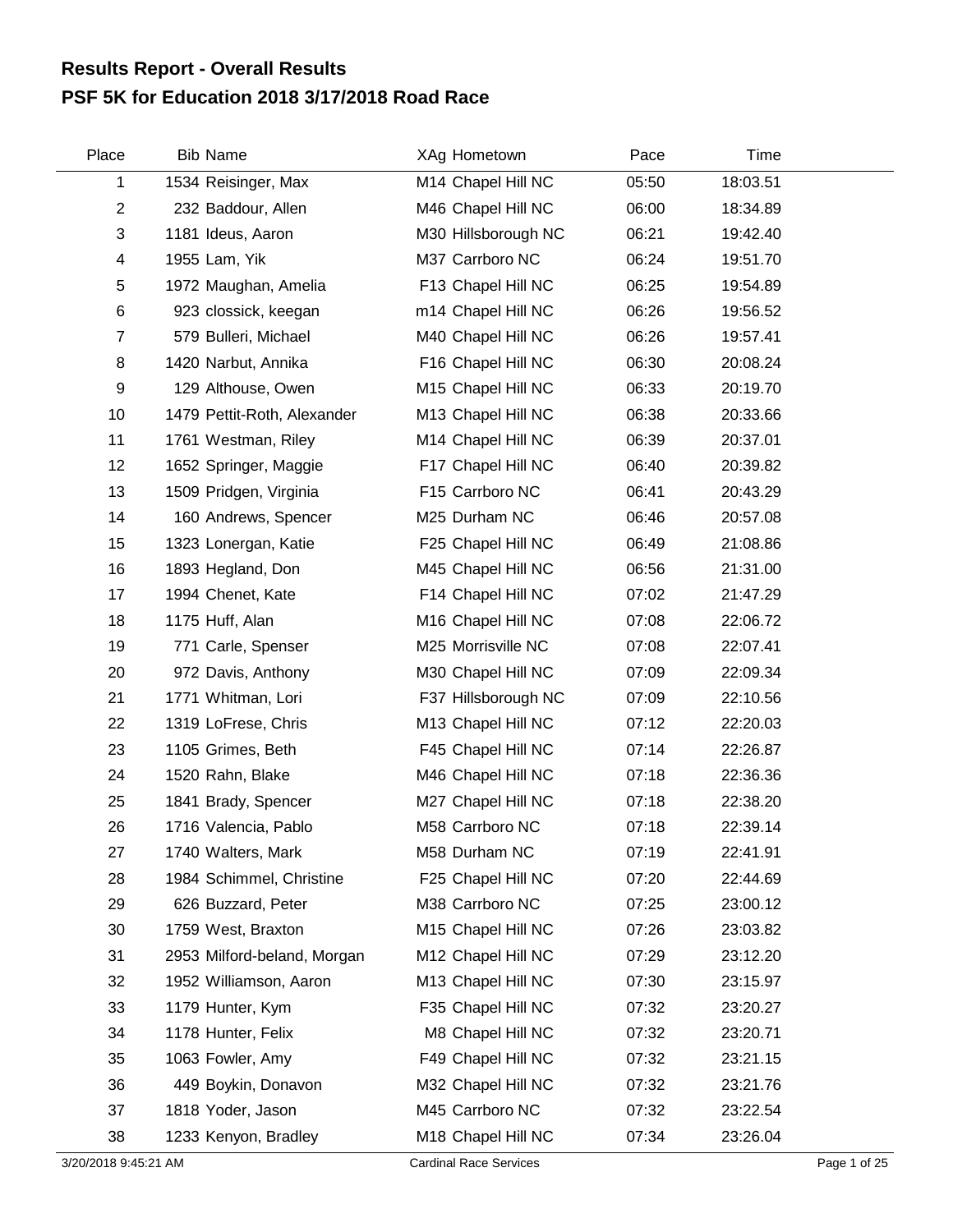| Place | <b>Bib Name</b>              | XAg Hometown       | Pace  | Time     |  |
|-------|------------------------------|--------------------|-------|----------|--|
| 39    | 1193 Jeter, Chris            | M42 Chapel Hill NC | 07:34 | 23:26.68 |  |
| 40    | 812 Castaneda, Pav           | M30 Pittsboro NC   | 07:35 | 23:29.04 |  |
| 41    | 1621 Singh, Kim              | F43 Chapel Hill NC | 07:35 | 23:32.03 |  |
| 42    | 1749 Waterhouse, Gabriel     | M12 Chapel Hill NC | 07:36 | 23:32.25 |  |
| 43    | 615 Bush, Cedric             | M29 Durham NC      | 07:38 | 23:38.92 |  |
| 44    | 1482 Pike, Dennis            | M42 Chapel Hill NC | 07:38 | 23:39.56 |  |
| 45    | 1770 Whitehouse, Parker      | M27 Chapel Hill NC | 07:39 | 23:41.46 |  |
| 46    | 1844 Combs, Chris            | M50 Chapel Hill NC | 07:39 | 23:41.72 |  |
| 47    | 1845 Combs, Ryan             | M18 Chapel Hill NC | 07:39 | 23:41.75 |  |
| 48    | 1017 Dunphy, Simone          | F25 Carrboro NC    | 07:40 | 23:45.34 |  |
| 49    | 679 Calderon, Andr Frs       | M39 Pittsboro NC   | 07:40 | 23:45.98 |  |
| 50    | 2951 Milford-Beland, Scott   | M43 Chapel Hill NC | 07:40 | 23:46.43 |  |
| 51    | 2952 Milford-Beland, Owen    | M10 Chapel Hill NC | 07:41 | 23:49.68 |  |
| 52    | 1498 Portnoy, Jason          | M39 Chapel Hill NC | 07:41 | 23:50.56 |  |
| 53    | 1776 Willard, Andrew         | M41 Carrboro NC    | 07:44 | 23:58.50 |  |
| 54    | 1274 Lange, Carter           | M11 Chapel Hill NC | 07:46 | 24:06.14 |  |
| 55    | 1831 Zengerle, Asa           | M11 Chapel Hill NC | 07:47 | 24:07.73 |  |
| 56    | 1243 Klaitman, Abigail       | F11 Chapel Hill NC | 07:48 | 24:11.12 |  |
| 57    | 2949 Barone, Dominick        | M31 Morrisville NC | 07:48 | 24:11.85 |  |
| 58    | 1190 Jennings Murphy, Hannah | F26 Carrboro NC    | 07:49 | 24:14.50 |  |
| 59    | 1244 klaitman, alison        | f44 Chapel Hill NC | 07:51 | 24:19.04 |  |
| 60    | 2941 Jefferies, Randy        | m40 Chapel Hill NC | 07:52 | 24:22.28 |  |
| 61    | 1094 Grabowski, Chuck        | M43 Chapel Hill NC | 07:56 | 24:34.77 |  |
| 62    | 2960 Meunier, Elizabeth      | F39                | 07:58 | 24:43.31 |  |
| 63    | 1234 Kerr, Erin              | F23 Chapel Hill NC | 07:59 | 24:43.78 |  |
| 64    | 2961 Meunier, Thomas         | M41                | 07:59 | 24:44.34 |  |
| 65    | 2942 Usinger, Marley         | F15 Carrboro NC    | 08:00 | 24:47.42 |  |
| 66    | 1396 Morris, Chris           | M13 Carrboro NC    | 08:01 | 24:50.62 |  |
| 67    | 1574 Rossi, Paul             | M11 Chapel Hill NC | 08:02 | 24:54.02 |  |
| 68    | 1573 Rossi, Joe              | M43 Chapel Hill NC | 08:02 | 24:54.19 |  |
| 69    | 1532 Reisinger, Deb          | F48 Chapel Hill NC | 08:02 | 24:54.93 |  |
| 70    | 625 Buzzard, Maxwell         | M10 Carrboro NC    | 08:03 | 24:56.27 |  |
| 71    | 1040 Farel, Claire           | F42 Chapel Hill NC | 08:05 | 25:03.91 |  |
| 72    | 1906 Meyer, John             | M54 Chapel Hill NC | 08:10 | 25:18.08 |  |
| 73    | 917 Chen, Qing               | M53 Chapel Hill NC | 08:10 | 25:20.46 |  |
| 74    | 138 Alvarez, Jose            | M32 Carrboro NC    | 08:12 | 25:24.42 |  |
| 75    | 1328 Luecking, Josh          | M33 DURHAM NC      | 08:12 | 25:26.32 |  |
| 76    | 1253 Kolling-Perin, Sharon   | F41 Carrboro NC    | 08:13 | 25:27.64 |  |
| 77    | 1508 Pridgen, Dallas         | M55 Carrboro NC    | 08:13 | 25:29.43 |  |
| 78    | 1754 Watts, Sam              | M32 Chapel Hill NC | 08:15 | 25:35.96 |  |
| 79    | 1374 McNeill, Philip         | M10 Chapel Hill NC | 08:16 | 25:38.50 |  |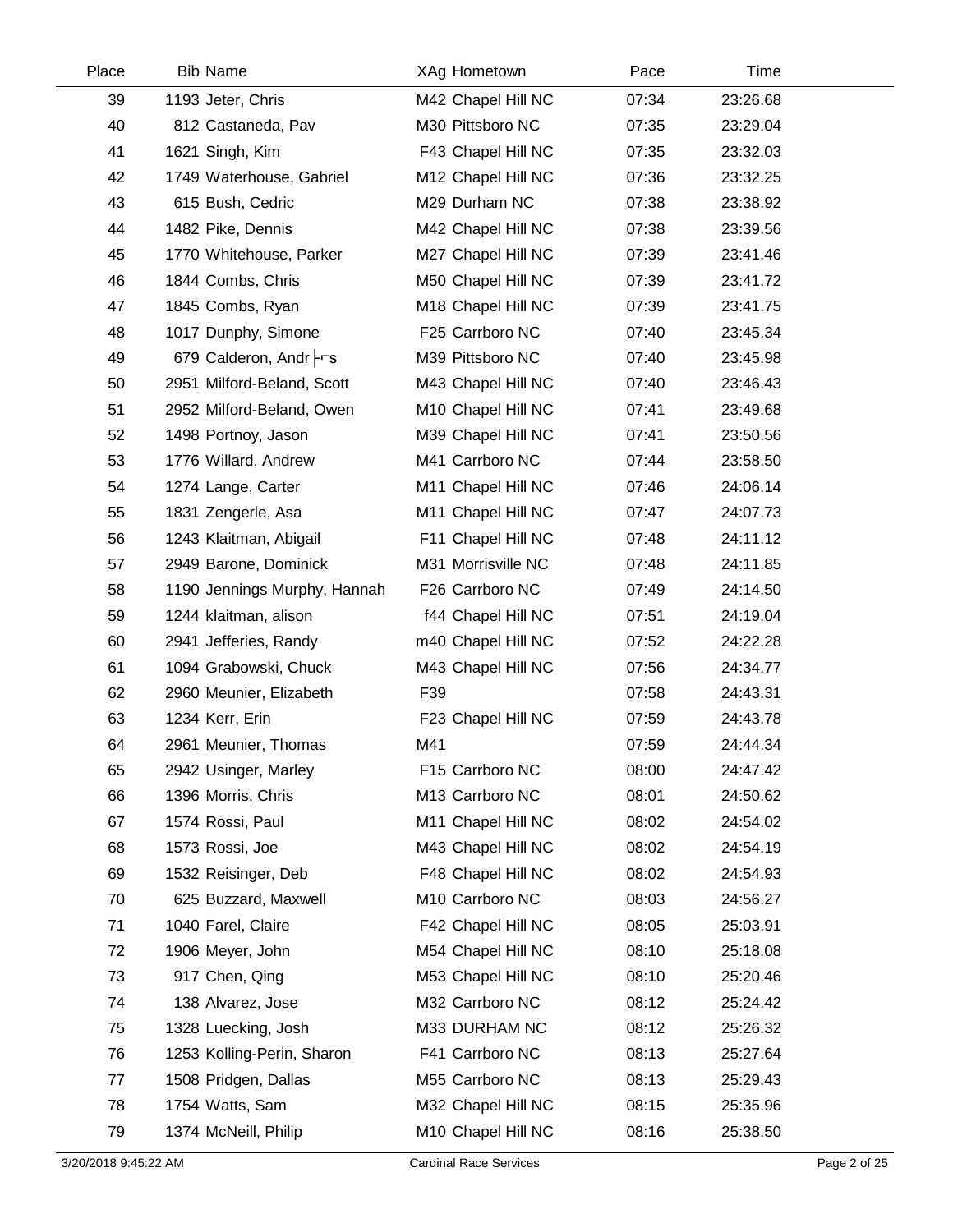| Place | <b>Bib Name</b>           | XAg Hometown       | Pace  | Time     |  |
|-------|---------------------------|--------------------|-------|----------|--|
| 80    | 1395 Morris, Anna         | F10 Carrboro NC    | 08:16 | 25:39.02 |  |
| 81    | 1010 Drumheller, Cole     | M9 Chapel Hill NC  | 08:17 | 25:39.31 |  |
| 82    | 1009 Drumheller, Amy      | F44 Chapel Hill NC | 08:17 | 25:40.21 |  |
| 83    | 1286 Lee, Caroline        | F9 Chapel Hill NC  | 08:17 | 25:42.22 |  |
| 84    | 1168 Huang, Jiyue         | M34 Chapel Hill NC | 08:18 | 25:43.04 |  |
| 85    | 1288 Lee, James           | M7 Chapel Hill NC  | 08:19 | 25:47.25 |  |
| 86    | 1252 Kolling-Perin, Judah | M10 Carrboro NC    | 08:20 | 25:48.45 |  |
| 87    | 1393 Moore, Alexander     | M13 Chapel Hill NC | 08:20 | 25:49.83 |  |
| 88    | 257 Barrett, Michael      | M56 Chapel Hill NC | 08:20 | 25:50.99 |  |
| 89    | 960 Crothers, Atticus     | M13 Chapel Hill NC | 08:22 | 25:57.62 |  |
| 90    | 1209 Judson, Erin         | F38 Chapel Hill NC | 08:25 | 26:04.30 |  |
| 91    | 1650 sparkenbaugh, erica  | f35 Chapel Hill NC | 08:27 | 26:10.41 |  |
| 92    | 1130 Harrison, Helena     | F14 Chapel Hill NC | 08:27 | 26:12.15 |  |
| 93    | 1940 Surinach, Cristina   | F22 Chapel Hill NC | 08:28 | 26:13.80 |  |
| 94    | 1398 Morse, Gabriel       | M12 Chapel Hill NC | 08:28 | 26:14.64 |  |
| 95    | 1399 Morse, Troy          | M43 Chapel Hill NC | 08:28 | 26:14.68 |  |
| 96    | 1246 Koch, Arthur         | M34 Chapel Hill NC | 08:28 | 26:15.23 |  |
| 97    | 1817 Yoder, Elias         | M10 Carrboro NC    | 08:29 | 26:17.00 |  |
| 98    | 1251 Kolling-Perin, Ezra  | M12 Carrboro NC    | 08:29 | 26:17.97 |  |
| 99    | 1314 Little, Albert       | M36 Greensboro NC  | 08:31 | 26:23.85 |  |
| 100   | 1078 Gates, David         | M30 Chapel Hill NC | 08:32 | 26:27.37 |  |
| 101   | 518 Bryson, Don           | M58 Durham NC      | 08:32 | 26:27.78 |  |
| 102   | 1672 Stolte, Christopher  | M41 Chapel Hill NC | 08:32 | 26:27.84 |  |
| 103   | 1558 Rogers, Benjamin     | M28 Chapel Hill NC | 08:34 | 26:34.17 |  |
| 104   | 1454 Oropeza, Dan         | M28 Cambridge MA   | 08:34 | 26:34.55 |  |
| 105   | 1464 Papazoglou, Michael  | M46 Chapel Hill NC | 08:35 | 26:36.43 |  |
| 106   | 1463 Papazoglou, Leah     | F10 Chapel Hill NC | 08:35 | 26:36.63 |  |
| 107   | 1892 Yassky, Evan         | M51 Chapel Hill NC | 08:35 | 26:37.59 |  |
| 108   | 1453 Ollila, Mary         | F53 Chapel Hill NC | 08:35 | 26:37.68 |  |
| 109   | 1199 Johnson, Benita      | F15 Chapel Hill NC | 08:39 | 26:48.10 |  |
| 110   | 1321 LoFrese, Todd        | M46 Chapel Hill NC | 08:40 | 26:50.55 |  |
| 111   | 1320 LoFrese, Elizabeth   | F18 Chapel Hill NC | 08:40 | 26:50.79 |  |
| 112   | 1020 Ederle, Gillian      | F14 Chapel Hill NC | 08:40 | 26:51.59 |  |
| 113   | 1648 Southwell, Gavin     | M12 Chapel Hill NC | 08:40 | 26:52.51 |  |
| 114   | 306 Bettmann, William     | M48 Mebane NC      | 08:41 | 26:53.76 |  |
| 115   | 1019 Ederle, Elise        | F18 Chapel Hill NC | 08:41 | 26:54.20 |  |
| 116   | 1636 Smith, Richard       | M64 Chapel Hill NC | 08:41 | 26:55.44 |  |
| 117   | 1496 Porter, Warren       | M48 Chapel Hill NC | 08:44 | 27:04.00 |  |
| 118   | 1467 Park, Jun            | M25 Chapel Hill NC | 08:44 | 27:05.48 |  |
| 119   | 861 Chambers, Nate        | M47 Mebane NC      | 08:46 | 27:11.43 |  |
| 120   | 1803 woods, vanessa       | F40 Chapel Hill NC | 08:47 | 27:12.72 |  |
|       |                           |                    |       |          |  |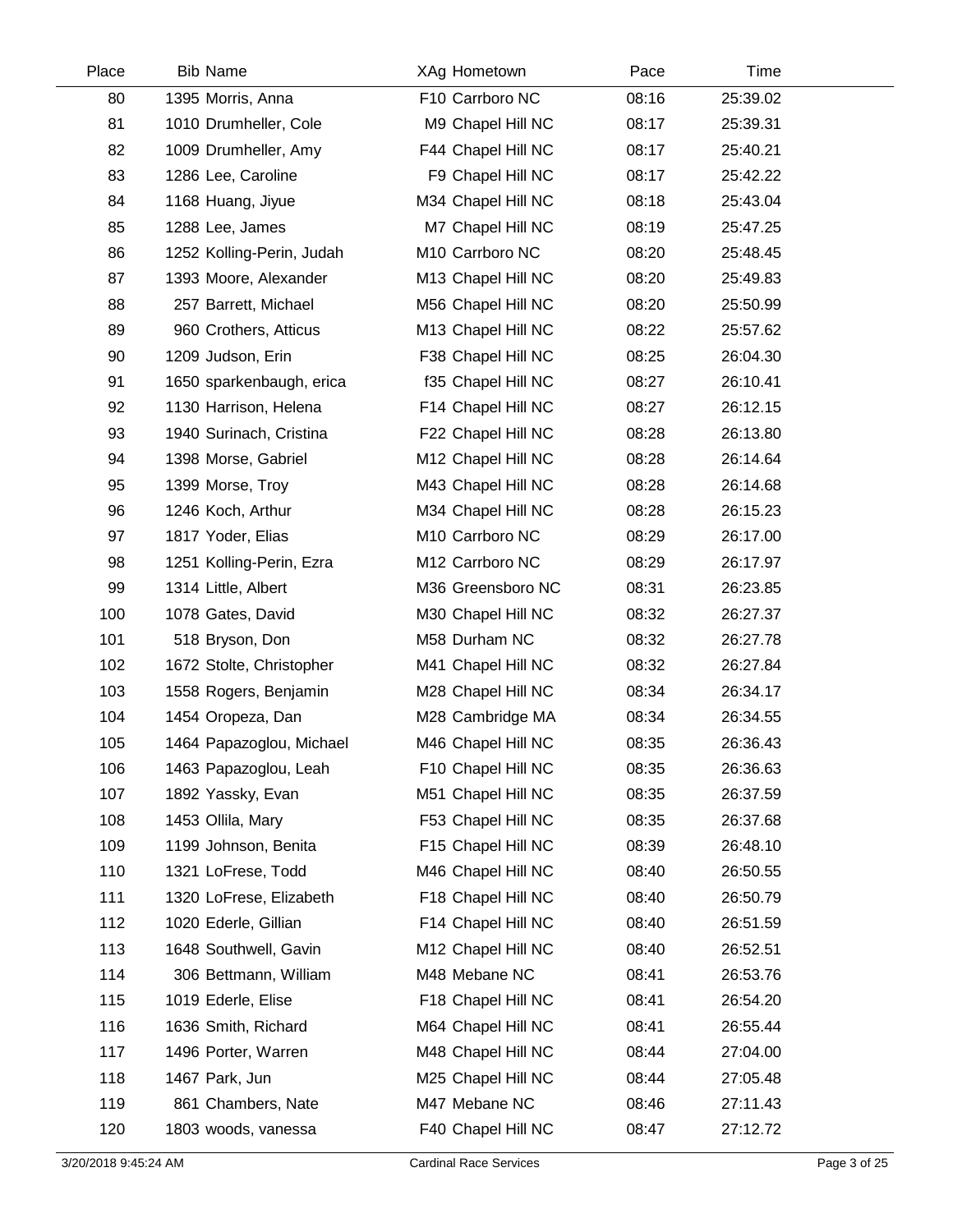| Place | <b>Bib Name</b>             | XAg Hometown        | Pace  | Time     |  |
|-------|-----------------------------|---------------------|-------|----------|--|
| 121   | 364 Calabrese, Emma         | F30 Chapel Hill NC  | 08:47 | 27:14.96 |  |
| 122   | 1596 Schoenherr, Sarah      | F34 Carrboro NC     | 08:48 | 27:15.84 |  |
| 123   | 1120 Hansen, Lucas          | M28                 | 08:48 | 27:18.23 |  |
| 124   | 1301 Lewis, Geoffrey        | M46 Chapel Hill NC  | 08:49 | 27:18.43 |  |
| 125   | 2925 Chan, Allen            | M54 Chapel Hill NC  | 08:49 | 27:21.18 |  |
| 126   | 1216 Kappelman, Alex        | M8 Chapel Hill NC   | 08:50 | 27:22.45 |  |
| 127   | 1433 Nguyen, Mai            | F44 Chapel Hill NC  | 08:51 | 27:24.80 |  |
| 128   | 1322 Lombardo, Susan        | F61 Chapel Hill NC  | 08:52 | 27:28.34 |  |
| 129   | 1903 Lubrano, Julia         | F11 Chapel Hill NC  | 08:52 | 27:29.67 |  |
| 130   | 1971 Yassky, Isaac          | M21 Chapel Hill NC  | 08:52 | 27:30.25 |  |
| 131   | 1239 Kim, Shawn             | M25 Raleigh NC      | 08:58 | 27:46.42 |  |
| 132   | 1195 Jeter, Thomas          | F52 Chapel Hill NC  | 08:59 | 27:49.80 |  |
| 133   | 1238 Kim, Michelle          | F26 Carrboro NC     | 08:59 | 27:49.90 |  |
| 134   | 1303 Lewis, Nora            | F12 Chapel Hill NC  | 09:03 | 28:03.12 |  |
| 135   | 528 Buchanan, Sadie         | F11 Chapel Hill NC  | 09:03 | 28:04.45 |  |
| 136   | 1172 Huber, Andy            | M68 Chapel Hill NC  | 09:04 | 28:07.24 |  |
| 137   | 520 Bryson, John            | M62 Pittsboro NC    | 09:05 | 28:09.24 |  |
| 138   | 1631 slade, caroline        | F49 Chapel Hill NC  | 09:05 | 28:10.80 |  |
| 139   | 1904 Lubrano, Meghan        | F43 Chapel Hill NC  | 09:08 | 28:18.36 |  |
| 140   | 1223 Kay, Melissa           | F38 Hillsborough NC | 09:08 | 28:18.70 |  |
| 141   | 524 Buchanan, Marianne      | F43 Chapel Hill NC  | 09:08 | 28:19.56 |  |
| 142   | 1222 Kay, Kevin             | M41 Hillsborough NC | 09:08 | 28:20.07 |  |
| 143   | 619 Buzzard, Caitlin        | F11 Carrboro NC     | 09:09 | 28:20.37 |  |
| 144   | 1982 Tarantino, Lisa        | F50 Chapel Hill NC  | 09:09 | 28:21.81 |  |
| 145   | 1419 Nally, Eric            | M42 Chapel Hill NC  | 09:09 | 28:23.04 |  |
| 146   | 1218 Kappelman, Sarah       | F11 Chapel Hill NC  | 09:10 | 28:23.69 |  |
| 147   | 841 Cavanaugh, Mark         | m44 Chapel Hill NC  | 09:11 | 28:28.26 |  |
| 148   | 1083 Glass-Steel, Christine | F43 Chapel Hill NC  | 09:11 | 28:29.33 |  |
| 149   | 1993 Chenet, Christina      | F45 Chapel Hill NC  | 09:12 | 28:30.45 |  |
| 150   | 2926 Chan, Evan             | F16 Chapel Hill NC  | 09:12 | 28:32.09 |  |
| 151   | 2955 Ware, lan              | m8                  | 09:13 | 28:33.33 |  |
| 152   | 450 Boyle, Davis            | M36 Durham NC       | 09:13 | 28:33.94 |  |
| 153   | 918 Cheng, Jeffrey          | M37 Chapel Hill NC  | 09:13 | 28:34.67 |  |
| 154   | 1667 Statile, Finn          | M14 Chapel Hill NC  | 09:14 | 28:36.11 |  |
| 155   | 1210 Kalavsky, Bryer        | M8 Carrboro NC      | 09:14 | 28:36.85 |  |
| 156   | 1211 Kalavsky, Mickey       | M41 Carrboro NC     | 09:14 | 28:38.15 |  |
| 157   | 1742 Wander, Hannah         | F16 Chapel Hill NC  | 09:14 | 28:38.39 |  |
| 158   | 1741 Wander, Anne           | F57 Chapel Hill NC  | 09:14 | 28:38.43 |  |
| 159   | 1412 Myers, Jacqueline      | F38 Chapel Hill NC  | 09:15 | 28:39.10 |  |
| 160   | 1060 Foreman, Beamish       | M11 Chapel Hill NC  | 09:15 | 28:39.48 |  |
| 161   | 465 Boyle, Harrison         | M7 Durham NC        | 09:15 | 28:40.44 |  |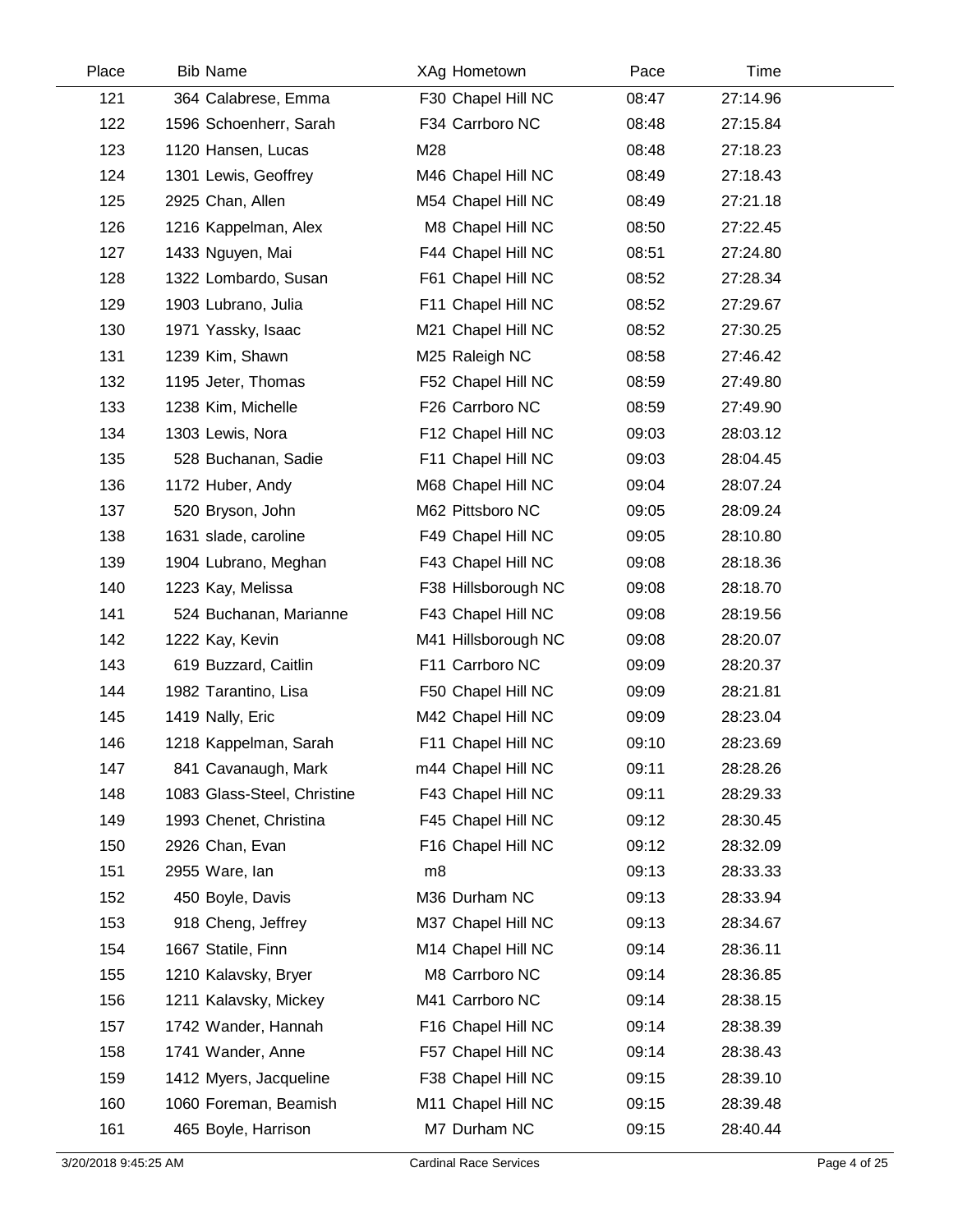| Place | <b>Bib Name</b>            | XAg Hometown       | Pace  | Time     |  |
|-------|----------------------------|--------------------|-------|----------|--|
| 162   | 1995 Ashley, Sophie        | F13 Chapel Hill NC | 09:15 | 28:40.58 |  |
| 163   | 1053 Fish, Michael         | M7 Chapel Hill NC  | 09:15 | 28:40.93 |  |
| 164   | 1788 Wilson, Eleanor       | F15 Chapel Hill NC | 09:15 | 28:40.95 |  |
| 165   | 537 Buck, Rachel           | F15 Chapel Hill NC | 09:15 | 28:41.42 |  |
| 166   | 448 Boyer, Stacie          | F31 Durham NC      | 09:16 | 28:43.90 |  |
| 167   | 629 Buzzard, Rebecca       | F37 Carrboro NC    | 09:16 | 28:44.47 |  |
| 168   | 1777 Williams, Emily       | F37 Chapel Hill NC | 09:18 | 28:48.49 |  |
| 169   | 1671 Stoda, Lindsay        | F35 Chapel Hill NC | 09:18 | 28:49.70 |  |
| 170   | 1807 Wright, Eaden         | M8 Chapel Hill NC  | 09:18 | 28:50.65 |  |
| 171   | 1809 Wright, Joel          | M45 Chapel Hill NC | 09:18 | 28:51.19 |  |
| 172   | 2954 Ware, Kristi          | f40                | 09:19 | 28:53.26 |  |
| 173   | 1744 Ware, Drew            | M40 Cary NC        | 09:19 | 28:53.45 |  |
| 174   | 1480 Pettit-Roth, Mitchell | M10 Chapel Hill NC | 09:20 | 28:55.51 |  |
| 175   | 1775 Wiener, David         | M55 Chapel Hill NC | 09:22 | 29:01.17 |  |
| 176   | 1554 Robinette, Chelsea    | F26 Chapel Hill NC | 09:23 | 29:04.55 |  |
| 177   | 1291 Lee, Michael          | M40 Chapel Hill NC | 09:25 | 29:10.57 |  |
| 178   | 1108 Hahn, Dayun           | M9 Chapel Hill NC  | 09:26 | 29:13.57 |  |
| 179   | 1027 Enders, Johna         | F50 Chapel Hill NC | 09:26 | 29:14.78 |  |
| 180   | 1290 Lee, Madoc            | M11 Carrboro NC    | 09:26 | 29:15.85 |  |
| 181   | 1289 Lee, Joseph           | M12 Chapel Hill NC | 09:27 | 29:16.91 |  |
| 182   | 1756 Welch, Serena         | F9 Chapel Hill NC  | 09:27 | 29:17.91 |  |
| 183   | 1088 Gourdet, Aury         | F7 Chapel Hill NC  | 09:27 | 29:18.28 |  |
| 184   | 284 Bell, Nathan           | M18 Durham NC      | 09:27 | 29:18.88 |  |
| 185   | 1481 Philpot, Tyrhee       | M17                | 09:28 | 29:19.84 |  |
| 186   | 973 Davis, Brad            | M39 Chapel Hill NC | 09:28 | 29:20.46 |  |
| 187   | 1497 Porterfield, Suzy     | F29 Chapel Hill NC | 09:28 | 29:21.52 |  |
| 188   | 976 Davis, Elise           | F7 Chapel Hill NC  | 09:28 | 29:21.69 |  |
| 189   | 1717 Valentine, Adam       | M26 Durham NC      | 09:30 | 29:28.32 |  |
| 190   | 1747 Warshofsky, Josh      | M35 Carrboro NC    | 09:31 | 29:29.46 |  |
| 191   | 1300 Lewis, Evva           | F10 Chapel Hill NC | 09:31 | 29:30.40 |  |
| 192   | 1959 Kallepalli, Aruna     | f48 Chapel Hill NC | 09:32 | 29:32.81 |  |
| 193   | 1397 Morris, Ingrid        | F41 Carrboro NC    | 09:33 | 29:36.14 |  |
| 194   | 1442 Noel, Nichole         | F16 Chapel Hill NC | 09:33 | 29:37.72 |  |
| 195   | 1208 Jones, Steven         | M48 Chapel Hill NC | 09:34 | 29:39.30 |  |
| 196   | 1327 Lucas, Tal            | M12 Chapel Hill NC | 09:35 | 29:44.01 |  |
| 197   | 1580 Ruef, Donovan         | M8 Chapel Hill NC  | 09:36 | 29:44.44 |  |
| 198   | 1600 Scott, Jonathan       | M41 Apex NC        | 09:36 | 29:45.14 |  |
| 199   | 1324 Lucas, Ela            | F16 Chapel Hill NC | 09:36 | 29:45.35 |  |
| 200   | 1059 Foreman, Aaron        | M36 Chapel Hill NC | 09:37 | 29:49.75 |  |
| 201   | 1138 Hartzell, Jamie       | F35 Carrboro NC    | 09:39 | 29:54.41 |  |
| 202   | 158 Andrews, Annie         | F24 Durham NC      | 09:39 | 29:55.74 |  |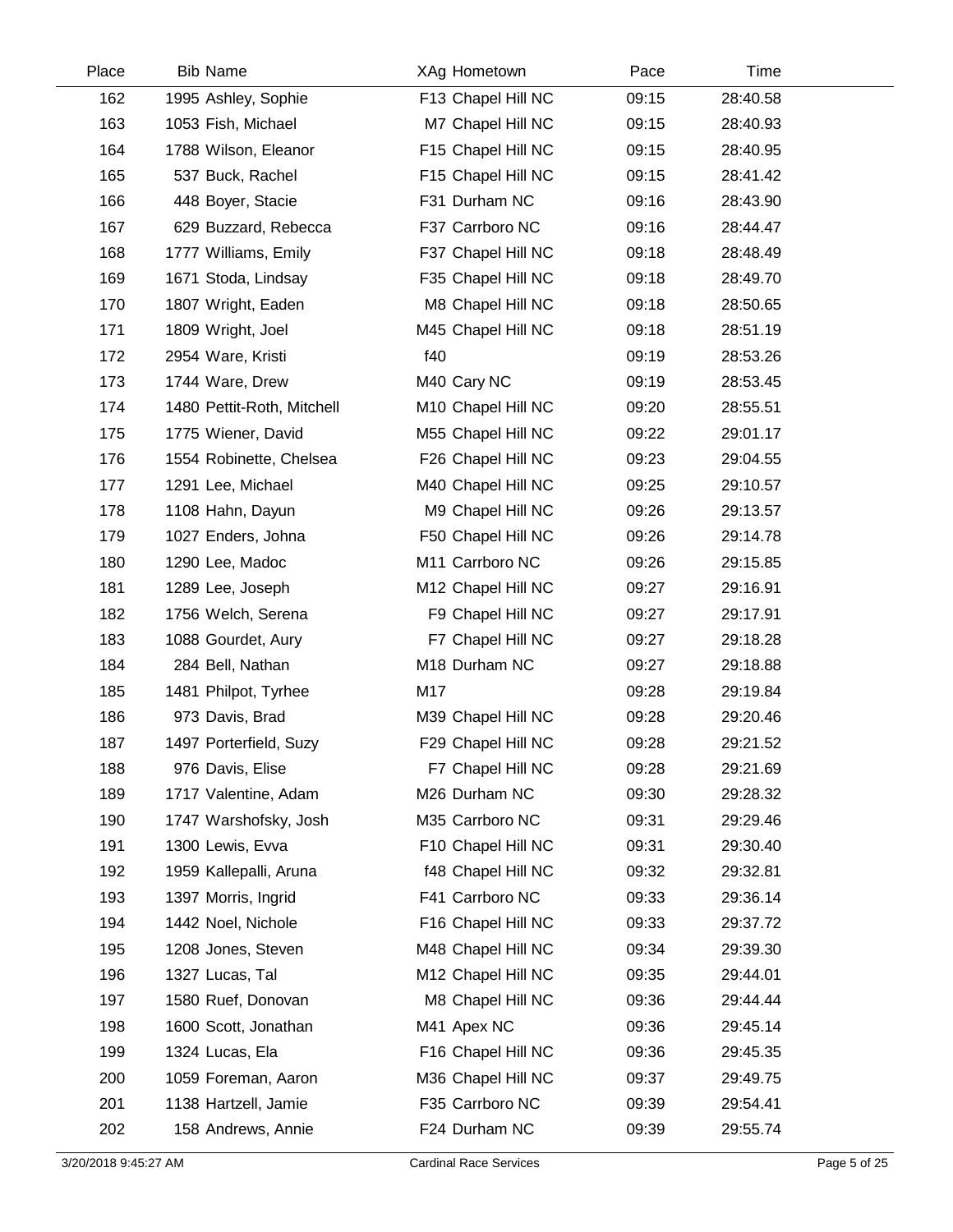| Place | <b>Bib Name</b>         | XAg Hometown       | Pace  | Time     |  |
|-------|-------------------------|--------------------|-------|----------|--|
| 203   | 1978 Mitchell, Ainsley  | F16 Chapel Hill NC | 09:40 | 29:57.54 |  |
| 204   | 989 DeLuca, Kaya        | F9 Chapel Hill NC  | 09:40 | 29:58.30 |  |
| 205   | 1441 Noel, Laura        | F50 Chapel Hill NC | 09:41 | 30:00.56 |  |
| 206   | 1465 Paridon, Jodi      | F27 Morrisville NC | 09:42 | 30:05.09 |  |
| 207   | 2913 Venema, Kristen    | F49 Chapel Hill NC | 09:43 | 30:06.08 |  |
| 208   | 529 Buchanan, Tessa     | F9 Chapel Hill NC  | 09:43 | 30:06.67 |  |
| 209   | 393 Bohlen, Nicole      | F29 Chapel Hill NC | 09:44 | 30:09.10 |  |
| 210   | 1787 Wilmoth, Silas     | M9 Chapel Hill NC  | 09:44 | 30:10.74 |  |
| 211   | 1599 Scott, beckie      | F41 Apex NC        | 09:45 | 30:12.34 |  |
| 212   | 522 Buchanan, lan       | M41 Chapel Hill NC | 09:45 | 30:13.66 |  |
| 213   | 1797 Wolgin, Neal       | M55 Chapel Hill NC | 09:46 | 30:16.08 |  |
| 214   | 1627 Skowronek, Irene   | F36 Durham NC      | 09:46 | 30:16.54 |  |
| 215   | 1843 Cleaver, Hayden    | M27 Raleigh NC     | 09:46 | 30:17.45 |  |
| 216   | 1724 Vetrano, Jackie    | F26 Chapel Hill NC | 09:46 | 30:17.71 |  |
| 217   | 956 Cross, Allyson      | F37 Chapel Hill NC | 09:47 | 30:19.27 |  |
| 218   | 955 Cross, Alexander    | M37 Chapel Hill NC | 09:47 | 30:19.42 |  |
| 219   | 1362 McEwen, David      | M47 Chapel Hill NC | 09:47 | 30:20.35 |  |
| 220   | 1947 Patel, Jay         | F18 Chapel Hill NC | 09:48 | 30:21.68 |  |
| 221   | 1981 Taylor, Hudson     | M7 Chapel Hill NC  | 09:51 | 30:32.41 |  |
| 222   | 1551 Ristaino, Mary Ann | F56 Chapel Hill NC | 09:52 | 30:33.92 |  |
| 223   | 974 Davis, Caroline     | F8 Chapel Hill NC  | 09:52 | 30:35.41 |  |
| 224   | 1980 Taylor, Paul       | M53 Chapel Hill NC | 09:53 | 30:37.00 |  |
| 225   | 1559 Rogers, Courtney   | F26 Chapel Hill NC | 09:55 | 30:44.80 |  |
| 226   | 241 Barbera, Tracy      | F27 Chapel Hill NC | 09:55 | 30:45.29 |  |
| 227   | 2936 Schwartz, Ellie    | F11 Chapel Hill NC | 09:58 | 30:53.00 |  |
| 228   | 1908 Reveles, Diego     | M13 Carrboro NC    | 09:59 | 30:57.26 |  |
| 229   | 1023 Elliott, Joy       | F42 Carrboro NC    | 09:59 | 30:57.60 |  |
| 230   | 1662 Stang, Hannah      | F34 Carrboro NC    | 10:01 | 31:03.85 |  |
| 231   | 1270 LaGrone, Laura     | F44 Asheville NC   | 10:02 | 31:04.99 |  |
| 232   | 275 Beach, Cullen       | M11 Chapel Hill NC | 10:03 | 31:08.05 |  |
| 233   | 1992 Humphrey, Hanna    | F <sub>29</sub>    | 10:03 | 31:08.96 |  |
| 234   | 1991 Townsend, Lauren   | F <sub>28</sub>    | 10:03 | 31:09.53 |  |
| 235   | 1473 Peak, Emmett       | M10 Carrboro NC    | 10:03 | 31:10.45 |  |
| 236   | 1263 Kurup, Anika       | F8 Chapel Hill NC  | 10:05 | 31:15.66 |  |
| 237   | 1256 Kornylak, Theo     | M8 Chapel Hill NC  | 10:05 | 31:16.48 |  |
| 238   | 725 campbell, christen  | f33 Chapel Hill NC | 10:06 | 31:17.65 |  |
| 239   | 2940 Merritt, Makalya   | f12 Chapel Hill NC | 10:06 | 31:17.92 |  |
| 240   | 277 Beach, Rachel       | F38 Chapel Hill NC | 10:07 | 31:21.15 |  |
| 241   | 276 Beach, Leighton     | F9 Chapel Hill NC  | 10:07 | 31:21.51 |  |
| 242   | 1036 Fabrizio, Alex     | M8 Chapel Hill NC  | 10:08 | 31:25.91 |  |
| 243   | 1404 Murchison, Matt    | M38 Chapel Hill NC | 10:08 | 31:26.16 |  |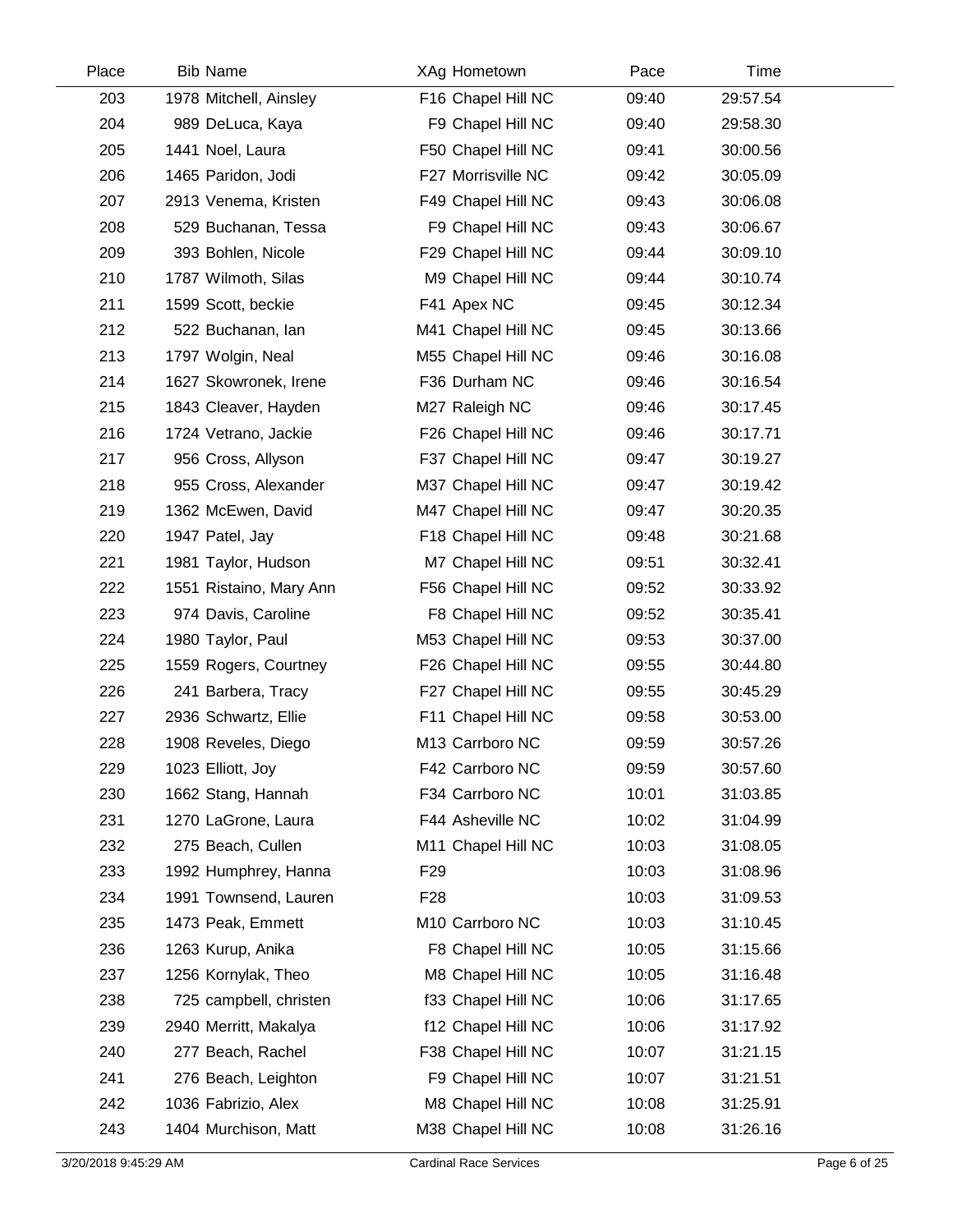| Place | <b>Bib Name</b>           | XAg Hometown       | Pace  | Time     |  |
|-------|---------------------------|--------------------|-------|----------|--|
| 244   | 1644 Soule, Nathan        | M10 Durham NC      | 10:10 | 31:29.46 |  |
| 245   | 1282 LeBlanc, Mason       | M8 Chapel Hill NC  | 10:10 | 31:30.60 |  |
| 246   | 1649 Southwell, Jessica   | F35 Chapel Hill NC | 10:11 | 31:33.28 |  |
| 247   | 1766 White, Eliana        | F9 Chapel Hill NC  | 10:11 | 31:34.69 |  |
| 248   | 1255 Kornylak, Sam        | M14 Chapel Hill NC | 10:12 | 31:37.63 |  |
| 249   | 1089 Gourdet, Camille     | F39 Chapel Hill NC | 10:13 | 31:38.87 |  |
| 250   | 1608 Seng, Matthew        | M56 Durham NC      | 10:14 | 31:42.75 |  |
| 251   | 1919 Tarter, Isaac        | M8 Chapel Hill NC  | 10:14 | 31:43.40 |  |
| 252   | 1917 Tarter, Aaron        | M40 Chapel Hill NC | 10:14 | 31:43.59 |  |
| 253   | 1607 Seng, Deirdre        | F57 Durham NC      | 10:14 | 31:43.96 |  |
| 254   | 828 Castaneda, Rachel     | F30 Pittsboro NC   | 10:15 | 31:46.50 |  |
| 255   | 1430 Nelsen, Owen         | M8 Chapel Hill NC  | 10:16 | 31:48.13 |  |
| 256   | 1070 Friedrich, Chris     | M46 Carrboro NC    | 10:16 | 31:49.08 |  |
| 257   | 1090 Gourdet, Olivia      | F5 Chapel Hill NC  | 10:17 | 31:52.12 |  |
| 258   | 1786 Wilmoth, Gabriel     | M41 Chapel Hill NC | 10:17 | 31:52.44 |  |
| 259   | 686 Calderon, Angela      | F39 Pittsboro NC   | 10:18 | 31:56.75 |  |
| 260   | 498 Brown, Luke           | M7 Chapel Hill NC  | 10:18 | 31:57.14 |  |
| 261   | 1800 Woodbury, Stella     | F9 Chapel Hill NC  | 10:19 | 31:57.81 |  |
| 262   | 1376 McQueen, Dexter      | M10 Carrboro NC    | 10:19 | 31:58.36 |  |
| 263   | 501 Brown, Nicole         | F38 Chapel Hill NC | 10:19 | 31:59.62 |  |
| 264   | 365 Billy, Braden         | M11 Chapel Hill NC | 10:20 | 32:00.83 |  |
| 265   | 1387 Mir, Ellen           | F42 Chapel Hill NC | 10:20 | 32:02.33 |  |
| 266   | 1056 Flate, Elizabeth     | F38 Chapel Hill NC | 10:21 | 32:03.97 |  |
| 267   | 977 Davis, Elliott        | M9 Chapel Hill NC  | 10:22 | 32:06.80 |  |
| 268   | 1250 Kolling-Perin, Caleb | M14 Carrboro NC    | 10:22 | 32:07.38 |  |
| 269   | 1487 Pipkin, Clare        | F44 Chapel Hill NC | 10:22 | 32:08.47 |  |
| 270   | 1784 Williams, Owen       | M10 Chapel Hill NC | 10:22 | 32:08.90 |  |
| 271   | 1575 Roth, Heidi          | F52 Chapel Hill NC | 10:24 | 32:13.39 |  |
| 272   | 1894 heinrich, pat        | M46 Chapel Hill NC | 10:24 | 32:14.99 |  |
| 273   | 1542 Rhee, Margaret       | F42 Carrboro NC    | 10:25 | 32:18.26 |  |
| 274   | 1133 Harrison, Scott      | M42 Chapel Hill NC | 10:26 | 32:21.63 |  |
| 275   | 1423 Neal, Sarah          | F12 Chapel Hill NC | 10:27 | 32:22.68 |  |
| 276   | 1217 Kappelman, Mike      | M43 Chapel Hill NC | 10:27 | 32:23.72 |  |
| 277   | 140 Anderson, Sarah       | F46 Chapel Hill NC | 10:27 | 32:23.82 |  |
| 278   | 1769 Whitehouse, Anne     | F27 Chapel Hill NC | 10:28 | 32:26.53 |  |
| 279   | 1265 Kurup, Kavi          | M10 Chapel Hill NC | 10:28 | 32:27.08 |  |
| 280   | 1691 Taylor, Allison      | F38 Durham NC      | 10:28 | 32:27.15 |  |
| 281   | 1424 Neal, Taylor         | M10 Chapel Hill NC | 10:29 | 32:28.80 |  |
| 282   | 1262 Kuritzky, Melanie    | F34 Chapel Hill NC | 10:29 | 32:29.05 |  |
| 283   | 2915 Sacks, Lauren        | F39 Chapel Hill NC | 10:29 | 32:29.59 |  |
| 284   | 1261 Kuritzky, Carter     | M7 Chapel Hill NC  | 10:29 | 32:30.88 |  |
|       |                           |                    |       |          |  |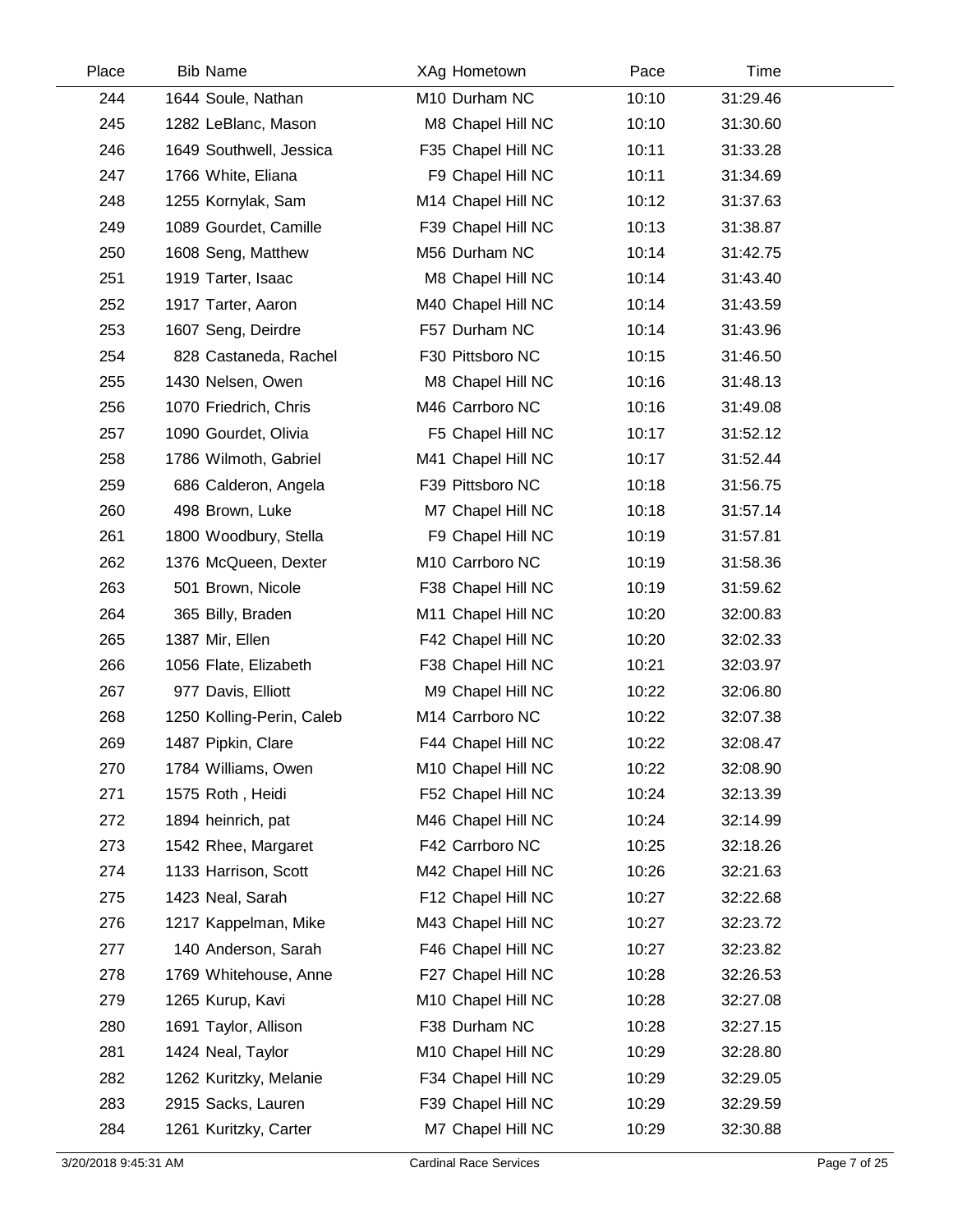| Place | <b>Bib Name</b>             | XAg Hometown       | Pace  | Time     |  |
|-------|-----------------------------|--------------------|-------|----------|--|
| 285   | 1446 Noland, David          | M36 Chapel Hill NC | 10:30 | 32:33.10 |  |
| 286   | 1693 Thomas, Courtney       | M41 Chapel Hill NC | 10:31 | 32:36.96 |  |
| 287   | 369 Billy, Tricia           | F48 Chapel Hill NC | 10:32 | 32:38.25 |  |
| 288   | 1694 Thomas, Cullen         | M7 Chapel Hill NC  | 10:32 | 32:39.73 |  |
| 289   | 930 Collins, Jennifer       | F53 Chapel Hill NC | 10:32 | 32:39.92 |  |
| 290   | 1385 Minter, Elorie         | F7 Chapel Hill NC  | 10:34 | 32:46.61 |  |
| 291   | 1386 Minter, Stephanie      | F41 Chapel Hill NC | 10:35 | 32:47.01 |  |
| 292   | 1281 LeBlanc, Danielle      | F6 Chapel Hill NC  | 10:36 | 32:51.00 |  |
| 293   | 1284 LeBlanc, Sherry        | F40 Chapel Hill NC | 10:36 | 32:51.30 |  |
| 294   | 2950 Chamorro, Ceci         | f49                | 10:39 | 33:00.32 |  |
| 295   | 1037 Fabrizio, Aniko        | F41 Chapel Hill NC | 10:41 | 33:06.44 |  |
| 296   | 301 Bernhardt, Lis          | F34 Durham NC      | 10:43 | 33:11.81 |  |
| 297   | 1673 Stolte, Laurel         | F38 Chapel Hill NC | 10:43 | 33:13.84 |  |
| 298   | 1745 Warner, Caleb          | M24 Durham NC      | 10:44 | 33:14.97 |  |
| 299   | 1998 Gabier, Ryan           | M12 Carrboro NC    | 10:44 | 33:15.68 |  |
| 300   | 1241 Kim, Yongil            | M42 Chapel Hill NC | 10:44 | 33:16.77 |  |
| 301   | 1236 Kim, Dongha            | M10 Chapel Hill NC | 10:44 | 33:16.87 |  |
| 302   | 1951 Williamson, Andrew     | M50 Chapel Hill NC | 10:44 | 33:16.95 |  |
| 303   | 1422 Neal, Chris            | M47 Chapel Hill NC | 10:44 | 33:17.18 |  |
| 304   | 1958 Kallepalli, Anya       | f9 Chapel Hill NC  | 10:45 | 33:18.66 |  |
| 305   | 1930 Bartholomew, Keith     | M49 Chapel Hill NC | 10:45 | 33:20.12 |  |
| 306   | 1421 Neal, Catherine        | F46 Chapel Hill NC | 10:46 | 33:21.21 |  |
| 307   | 1997 Gabier, Dan            | M49 Carrboro NC    | 10:46 | 33:21.54 |  |
| 308   | 2924 Chan, Kendall          | F17 Chapel Hill NC | 10:46 | 33:22.75 |  |
| 309   | 1134 Harrison, Stuart       | M45 Chapel Hill NC | 10:47 | 33:24.95 |  |
| 310   | 1432 Nelson, Virginia       | F8 Chapel Hill NC  | 10:47 | 33:25.19 |  |
| 311   | 1131 Harrison, Madeleine    | F10 Chapel Hill NC | 10:47 | 33:25.21 |  |
| 312   | 1895 Huang, Rennica         | F16 Chapel Hill NC | 10:47 | 33:26.71 |  |
| 313   | 1028 Escaler, Margarita     | F45 Chapel Hill NC | 10:48 | 33:27.27 |  |
| 314   | 1416 Naftel, Herman         | M40 Chapel Hill NC | 10:48 | 33:27.76 |  |
| 315   | 1960 Kallepalli, Satya      | m48 Chapel Hill NC | 10:48 | 33:27.91 |  |
| 316   | 1415 Naftel, Anna           | F8 Chapel Hill NC  | 10:48 | 33:28.59 |  |
| 317   | 690 Calderon, Jon Carlos    | M12 Pittsboro NC   | 10:50 | 33:36.49 |  |
| 318   | 1732 Walkowiak, Keith       | M42 Raleigh NC     | 10:51 | 33:38.36 |  |
| 319   | 110 Akos, Patrick           | M46 Chapel Hill NC | 10:51 | 33:38.36 |  |
| 320   | 1922 Trotter, Marcus        | M37 Durham NC      | 10:52 | 33:42.75 |  |
| 321   | 2958 Oza, Rishi             | M39 Chapel Hill NC | 10:53 | 33:43.14 |  |
| 322   | 1084 golden, shelley        | f45 Carrboro NC    | 10:53 | 33:45.02 |  |
| 323   | 1379 Mellor, Kim            | F48 Mebane NC      | 10:53 | 33:45.59 |  |
| 324   | 1477 Pendergraft El, Aiyana | F17 Chapel Hill NC | 10:54 | 33:47.47 |  |
| 325   | 190 Angeles, Gustavo        | M55 Chapel Hill NC | 10:54 | 33:48.02 |  |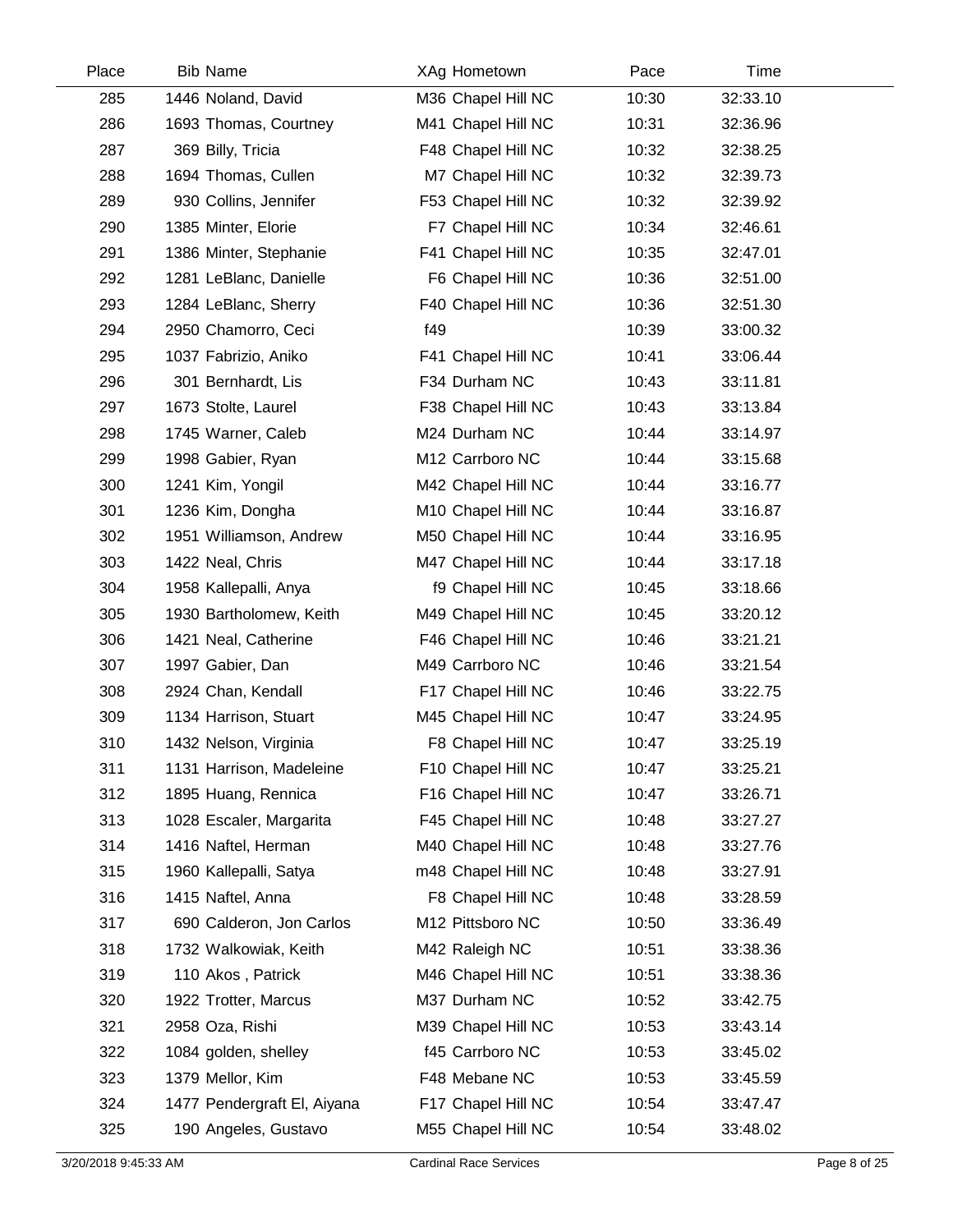| Place | <b>Bib Name</b>               | XAg Hometown       | Pace  | Time     |  |
|-------|-------------------------------|--------------------|-------|----------|--|
| 326   | 1219 Kasten, Michael          | M46 Chapel Hill NC | 10:55 | 33:49.74 |  |
| 327   | 1827 Zadrozny, Sabrina        | F38 Carrboro NC    | 10:56 | 33:52.06 |  |
| 328   | 1425 Nedimyer, Aliza          | F24 Chapel Hill NC | 10:56 | 33:52.26 |  |
| 329   | 1503 Powell, Amy              | F56 Chapel Hill NC | 10:56 | 33:52.41 |  |
| 330   | 1452 Okoniewski, Casey        | F30 Chapel Hill NC | 10:56 | 33:53.90 |  |
| 331   | 1177 Hunter, David            | M35 Chapel Hill NC | 10:56 | 33:54.67 |  |
| 332   | 1021 Ederle, Mike             | M53 Chapel Hill NC | 10:58 | 33:59.61 |  |
| 333   | 1588 Schaefer, David          | M7 Chapel Hill NC  | 11:00 | 34:05.00 |  |
| 334   | 1119 Hansen, Liam             | M11 Chapel Hill NC | 11:00 | 34:05.59 |  |
| 335   | 1637 Smith`, Jacob            | M12 Chapel Hill NC | 11:00 | 34:06.51 |  |
| 336   | 1128 Harris, Clay             | M39 Chapel Hill NC | 11:00 | 34:07.36 |  |
| 337   | 1277 Lapetina, Maria          | F35 Chapel Hill NC | 11:01 | 34:07.75 |  |
| 338   | 1116 Hansen, Eric             | M42 Chapel Hill NC | 11:01 | 34:08.13 |  |
| 339   | 1180 Hunter, Rio              | M6 Chapel Hill NC  | 11:01 | 34:08.60 |  |
| 340   | 700 Calderon, Marcela         | F14 Pittsboro NC   | 11:01 | 34:09.71 |  |
| 341   | 1048 Finkral, Cale            | M7 Chapel Hill NC  | 11:01 | 34:10.62 |  |
| 342   | 1590 Schaefer, Michael        | M38 Chapel Hill NC | 11:02 | 34:11.20 |  |
| 343   | 603 Burns, Harriett           | F42 Chapel Hill NC | 11:02 | 34:11.99 |  |
| 344   | 612 Burns, William            | M7 Chapel Hill NC  | 11:02 | 34:12.45 |  |
| 345   | 961 Crothers, Sawyer          | F11 Chapel Hill NC | 11:03 | 34:14.32 |  |
| 346   | 1081 Gelin, Dana              | F48 Chapel Hill NC | 11:03 | 34:14.70 |  |
| 347   | 1760 West, Jen                | F42 Chapel Hill NC | 11:04 | 34:16.96 |  |
| 348   | 1933 Lane, Kim                | F46 DURHAM NC      | 11:08 | 34:31.67 |  |
| 349   | 1909 Reveles, Mira            | F11 Carrboro NC    | 11:09 | 34:33.86 |  |
| 350   | 1468 Parrilla, Rebecca        | F47 Chapel Hill NC | 11:10 | 34:35.94 |  |
| 351   | 1447 O'Brien, Gus             | M10 Chapel Hill NC | 11:10 | 34:37.35 |  |
| 352   | 1061 Foreman, Dagan           | M8 Chapel Hill NC  | 11:10 | 34:37.77 |  |
| 353   | 1705 Trygstad, Ellie          | F10 Chapel Hill NC | 11:10 | 34:38.52 |  |
| 354   | 2931 Camila, Gutierrez        | F8 Chapel Hill NC  | 11:11 | 34:39.66 |  |
| 355   | 1221 Kathard, Marisa          | F51 Chapel Hill NC | 11:11 | 34:39.95 |  |
| 356   | 965 Daaleman, Ann             | F59 Chapel Hill NC | 11:11 | 34:40.40 |  |
| 357   | 1515 Rafetto, Chelsea         | F24 Chapel Hill NC | 11:11 | 34:41.07 |  |
| 358   | 1409 Murphy, John             | M66 Sanford NC     | 11:12 | 34:42.48 |  |
| 359   | 494 Bross-Connaughton, Alessa | M8 Durham NC       | 11:12 | 34:43.24 |  |
| 360   | 933 Connaughton, Tania        | F42 Durham NC      | 11:12 | 34:43.38 |  |
| 361   | 1902 Long, Gisele             | F44 Carrboro NC    | 11:13 | 34:46.50 |  |
| 362   | 1285 Lee, Becky               | F39 Chapel Hill NC | 11:16 | 34:56.28 |  |
| 363   | 1654 Srikrishnan, Kaushik     | M12 Chapel Hill NC | 11:18 | 35:02.44 |  |
| 364   | 1507 Prichard, Kathy          | F53 Durham NC      | 11:19 | 35:03.46 |  |
| 365   | 1329 Lujan, Nan               | F37 Durham NC      | 11:19 | 35:04.04 |  |
| 366   | 1973 Wagoner, Mendi           | F49 Durham NC      | 11:19 | 35:04.51 |  |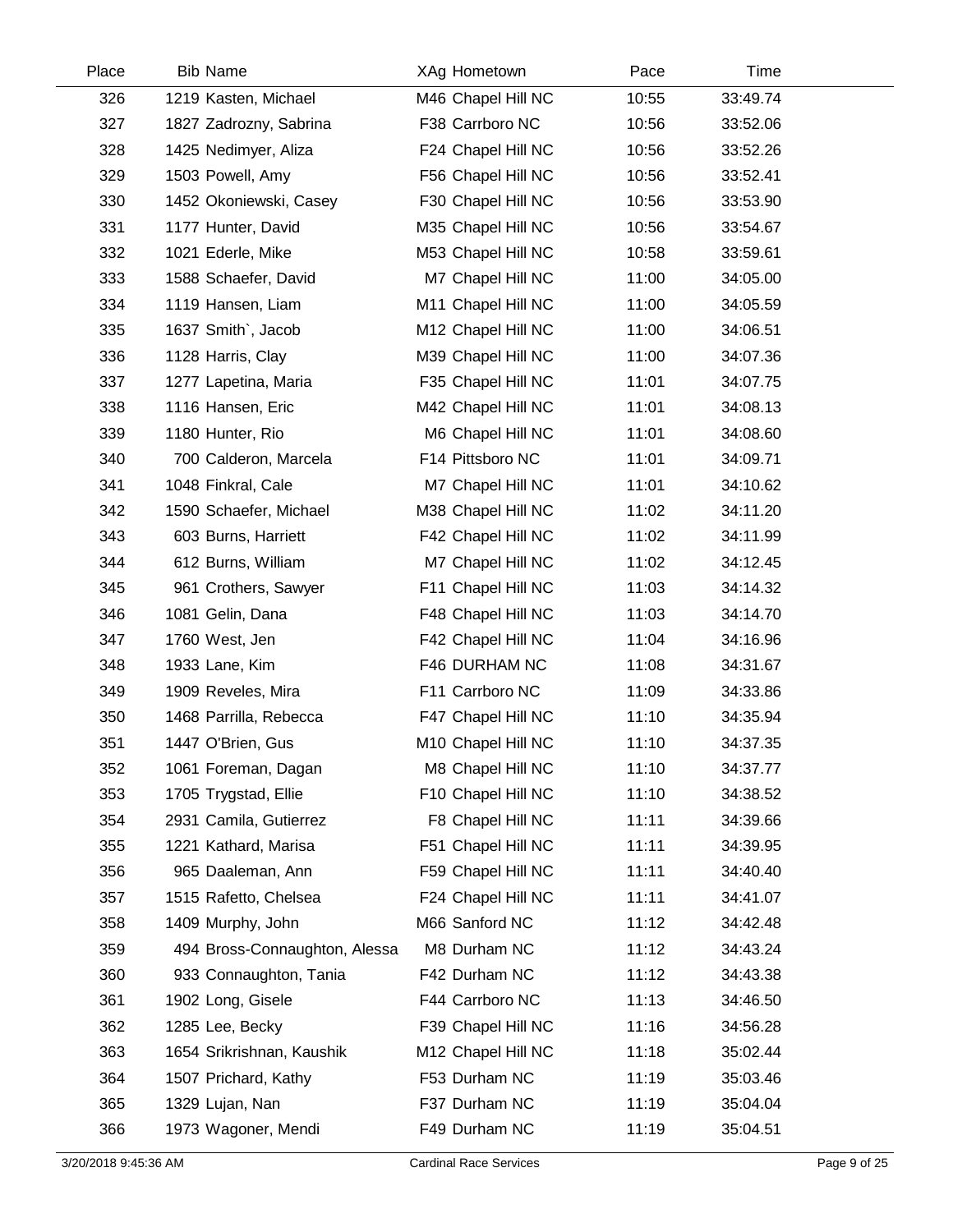| Place | <b>Bib Name</b>          | XAg Hometown       | Pace  | Time     |  |
|-------|--------------------------|--------------------|-------|----------|--|
| 367   | 1834 Zhang, Mike         | M39 Chapel Hill NC | 11:19 | 35:05.45 |  |
| 368   | 1602 Scott, Owen         | M7 Chapel Hill NC  | 11:19 | 35:05.57 |  |
| 369   | 1486 Pinter, Barbara     | F42 Chapel Hill NC | 11:20 | 35:09.01 |  |
| 370   | 1601 Scott, Kate         | F39 Chapel Hill NC | 11:21 | 35:09.74 |  |
| 371   | 2948 Zhang, Kevin        | m7                 | 11:21 | 35:11.56 |  |
| 372   | 1275 Lange, Colby        | M6 Chapel Hill NC  | 11:21 | 35:12.24 |  |
| 373   | 1417 Naftel, Signe       | F38 Chapel Hill NC | 11:22 | 35:13.31 |  |
| 374   | 1418 Naftel, thomas      | M6 Chapel Hill NC  | 11:22 | 35:13.38 |  |
| 375   | 144 Anderson, Soren      | F10 Chapel Hill NC | 11:22 | 35:13.88 |  |
| 376   | 1615 Sherry, Kate        | F30 Carrboro NC    | 11:22 | 35:14.42 |  |
| 377   | 1162 Horton, Benjamin    | M10 Durham NC      | 11:22 | 35:15.59 |  |
| 378   | 992 Deniz, Seval         | F43 Chapel Hill NC | 11:23 | 35:17.34 |  |
| 379   | 1914 Szott, Marco        | M9 Chapel Hill NC  | 11:24 | 35:18.94 |  |
| 380   | 1907 Morris, Alexandra   | F2 Carrboro NC     | 11:25 | 35:23.53 |  |
| 381   | 1581 Ruef, Martin        | M49 Chapel Hill NC | 11:27 | 35:29.14 |  |
| 382   | 1214 Kane, Kanaloa       | M6 Chapel Hill NC  | 11:27 | 35:30.63 |  |
| 383   | 1561 Roggie, Nicole      | F25 Morrisville NC | 11:29 | 35:34.60 |  |
| 384   | 1689 Szwebjka, Ryan      | M28 RALEIGH NC     | 11:29 | 35:34.96 |  |
| 385   | 1490 Pohlman, Constanze  | F11 Chapel Hill NC | 11:29 | 35:36.49 |  |
| 386   | 1163 Horton, Janet       | F42 Durham NC      | 11:29 | 35:36.95 |  |
| 387   | 1778 Williams, Grover    | M9 Carrboro NC     | 11:30 | 35:37.92 |  |
| 388   | 1151 Henry, Ellis        | M9 Carrboro NC     | 11:30 | 35:38.23 |  |
| 389   | 946 Cotton, Jacqueline   | F31 Chapel Hill NC | 11:30 | 35:38.38 |  |
| 390   | 1753 Watson, Ada         | F9 Carrboro NC     | 11:31 | 35:40.73 |  |
| 391   | 1553 Robe, Margaret      | F40 Carrboro NC    | 11:31 | 35:40.97 |  |
| 392   | 1891 Gotz, David         | M40 Chapel Hill NC | 11:31 | 35:41.22 |  |
| 393   | 1890 Gotz, Anne          | F40 Chapel Hill NC | 11:31 | 35:41.44 |  |
| 394   | 1135 Harrison, Tara      | F42 Chapel Hill NC | 11:32 | 35:44.55 |  |
| 395   | 2937 Kane, Gabe          | m0 Chapel Hill NC  | 11:32 | 35:46.44 |  |
| 396   | 1438 Nichols, Christina  | F26 Chapel Hill NC | 11:32 | 35:46.47 |  |
| 397   | 1702 Thompson, Maddy     | F24 Chapel Hill NC | 11:33 | 35:47.60 |  |
| 398   | 1460 Palmer, Bob         | M43 Chapel Hill NC | 11:33 | 35:48.33 |  |
| 399   | 1461 Palmer, Evie        | F8 Chapel Hill NC  | 11:33 | 35:48.87 |  |
| 400   | 1462 Palmer, Stephanie   | F42 Chapel Hill NC | 11:34 | 35:52.71 |  |
| 401   | 1493 Polage, Sabrina     | F8 Chapel Hill NC  | 11:36 | 35:57.77 |  |
| 402   | 1330 Lusk, Jamison       | F33 Raleigh NC     | 11:39 | 36:07.49 |  |
| 403   | 1201 Johnson, Meg        | F36 Cary NC        | 11:39 | 36:07.69 |  |
| 404   | 1630 Skurski, Owen       | M9 Chapel Hill NC  | 11:40 | 36:11.32 |  |
| 405   | 1491 Polage, Christopher | M48 Chapel Hill NC | 11:43 | 36:19.64 |  |
| 406   | 1492 Polage, Lauren      | F6 Chapel Hill NC  | 11:43 | 36:20.72 |  |
| 407   | 1928 Greer, Watson       | M4 Chapel Hill NC  | 11:44 | 36:22.34 |  |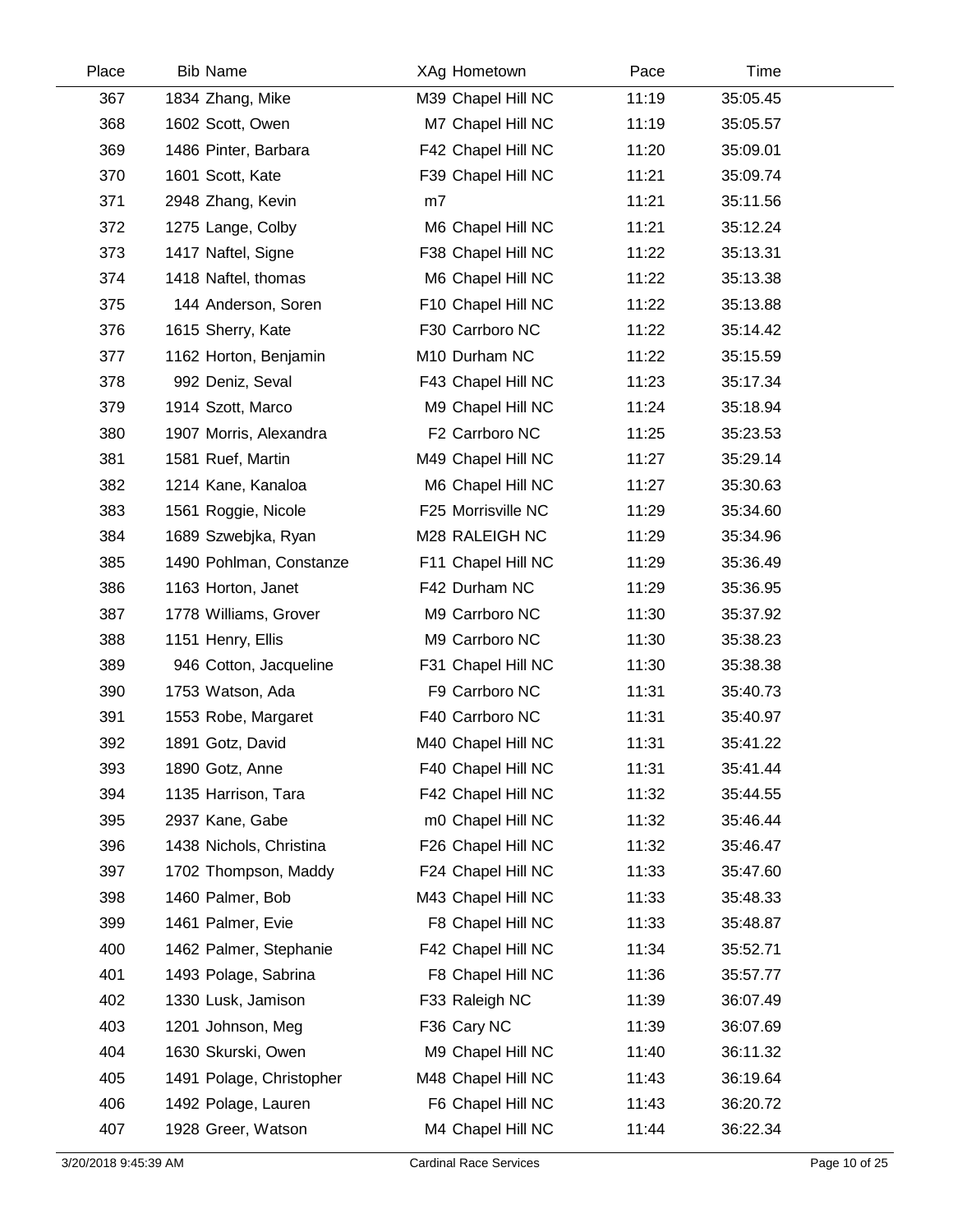| Place | <b>Bib Name</b>               | XAg Hometown       | Pace  | Time     |  |
|-------|-------------------------------|--------------------|-------|----------|--|
| 408   | 1927 Greer, Amanda            | F40 Chapel Hill NC | 11:44 | 36:22.49 |  |
| 409   | 1591 Schaefer, Rebecca        | F38 Chapel Hill NC | 11:44 | 36:23.69 |  |
| 410   | 1589 Schaefer, Henry          | M4 Chapel Hill NC  | 11:44 | 36:23.70 |  |
| 411   | 1816 Yang, Hongli             | F40 Chapel Hill NC | 11:45 | 36:24.60 |  |
| 412   | 1504 Powers, Bill             | m83 Chapel Hill NC | 11:45 | 36:25.11 |  |
| 413   | 1155 Homan, Dianne            | F62 Chapel Hill NC | 11:45 | 36:26.15 |  |
| 414   | 1768 White, Zakk              | M29 CARY NC        | 11:46 | 36:27.28 |  |
| 415   | 1334 MacDougall-Smith, Wynter | M12 Carrboro NC    | 11:47 | 36:32.69 |  |
| 416   | 1333 MacDougall, Bonnie       | F46 Carrboro NC    | 11:48 | 36:33.63 |  |
| 417   | 767 Cardona, Danielle         | F47 Chapel Hill NC | 11:49 | 36:36.45 |  |
| 418   | 552 Bulleri, Emer             | F6 Chapel Hill NC  | 11:49 | 36:37.27 |  |
| 419   | 580 Bulleri, Robin            | F40 Chapel Hill NC | 11:49 | 36:37.73 |  |
| 420   | 1999 Hahn, Sangtaek           | M43 Chapel Hill NC | 11:49 | 36:39.00 |  |
| 421   | 2000 Hahn, Dayeh              | F7 Chapel Hill NC  | 11:50 | 36:39.82 |  |
| 422   | 252 Chung, Judi               | F43 Chapel Hill NC | 11:50 | 36:40.71 |  |
| 423   | 1647 Southwell, Brad          | M45 CARY NC        | 11:50 | 36:41.03 |  |
| 424   | 1748 Waterhouse, Ben          | M39 Chapel Hill NC | 11:52 | 36:45.73 |  |
| 425   | 1750 Waterhouse, Luna         | F9 Chapel Hill NC  | 11:52 | 36:46.22 |  |
| 426   | 1408 Murphy, Ann              | F39 Carrboro NC    | 11:52 | 36:47.37 |  |
| 427   | 1166 Htoo, Wella              | M19 Chapel Hill NC | 11:52 | 36:48.07 |  |
| 428   | 1512 Quesada, Lidia           | F16 Carrboro NC    | 11:52 | 36:48.08 |  |
| 429   | 1640 Snow, Sarah              | F32 Chapel Hill NC | 11:52 | 36:48.69 |  |
| 430   | 197 Atkinson, Ashlyn          | F22 Chapel Hill NC | 11:53 | 36:48.91 |  |
| 431   | 1584 Sanchez-Lane, Gloria     | F45 Durham NC      | 11:53 | 36:49.07 |  |
| 432   | 1728 Vongchucherd, Eve        | F27 Chapel Hill NC | 11:53 | 36:50.41 |  |
| 433   | 1109 Hairston, Anthony        | M15 Chapel Hill NC | 11:53 | 36:50.95 |  |
| 434   | 916 Cheetah, Teddy            | M38 Chapel Hill NC | 11:53 | 36:51.62 |  |
| 435   | 1031 Esther, Mary Jane        | F9 Chapel Hill NC  | 11:55 | 36:55.22 |  |
| 436   | 1400 Moseley, Emily           | F44 Chapel Hill NC | 11:55 | 36:56.90 |  |
| 437   | 1304 Li, Brianna              | F9 Chapel Hill NC  | 11:55 | 36:57.38 |  |
| 438   | 1956 Varblow, Linda           | F63 Chapel Hill NC | 11:56 | 36:59.21 |  |
| 439   | 1643 Sotres, Daniela          | F44 Chapel Hill NC | 11:57 | 37:01.41 |  |
| 440   | 1961 Benrimo, Opal            | f12 Chapel Hill NC | 11:57 | 37:02.64 |  |
| 441   | 1820 Yonish, Lucas            | M11 Chapel Hill NC | 11:58 | 37:04.41 |  |
| 442   | 1074 Gao, Alice               | F11 Chapel Hill NC | 11:58 | 37:05.93 |  |
| 443   | 119 Alicante-Stuesse, Djina   | F9 Chapel Hill NC  | 11:59 | 37:07.85 |  |
| 444   | 117 Alicante Leon, Tutu       | M44 Chapel Hill NC | 11:59 | 37:08.63 |  |
| 445   | 233 Bailey, Lara              | F39 Chapel Hill NC | 11:59 | 37:09.28 |  |
| 446   | 289 Benrimo, Tom              | M64 Chapel Hill NC | 12:01 | 37:14.17 |  |
| 447   | 402 Bollain, Maryann          | F8 Chapel Hill NC  | 12:02 | 37:16.70 |  |
| 448   | 1639 Snow, Samantha           | F32 Chapel Hill NC | 12:03 | 37:20.09 |  |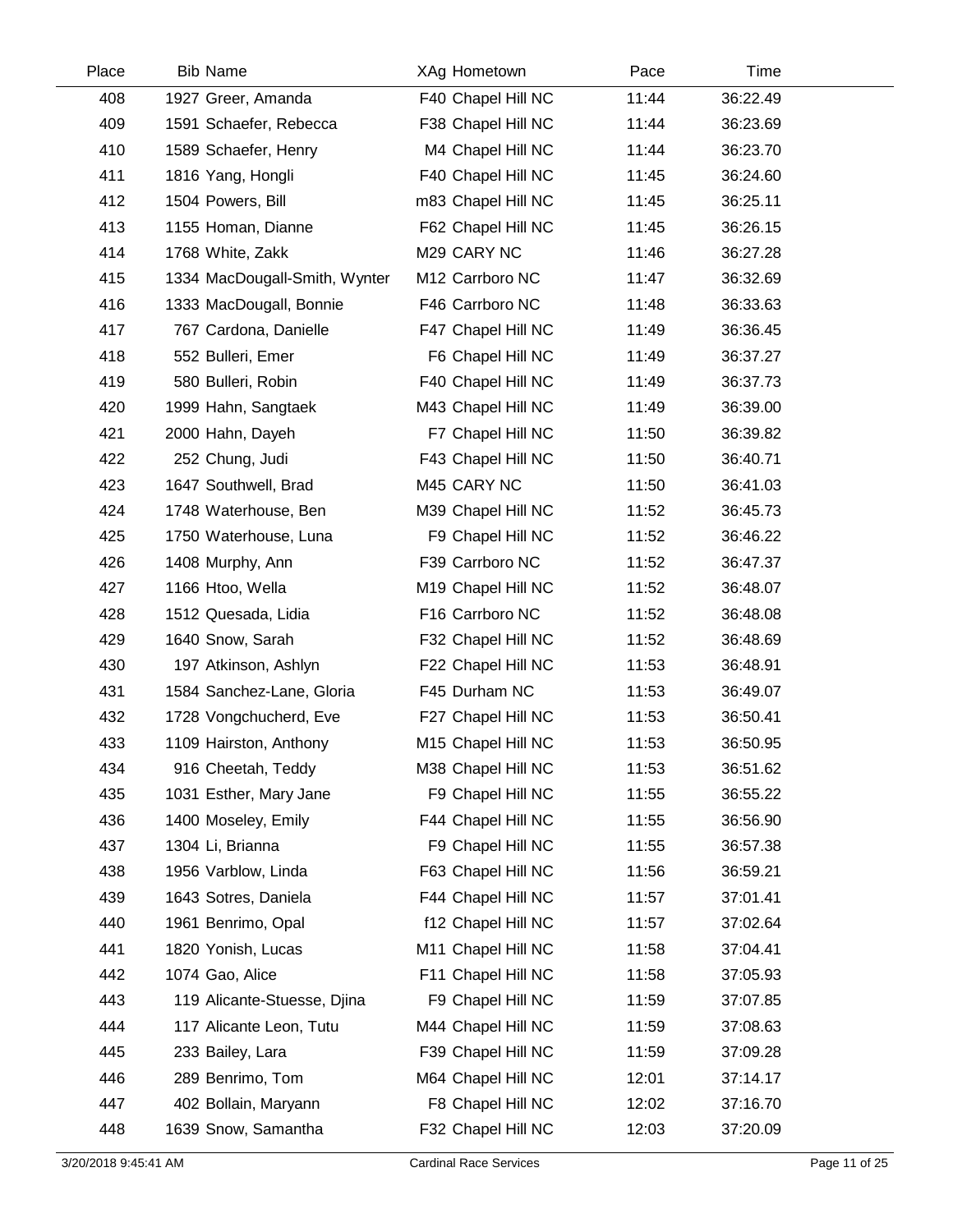| Place | <b>Bib Name</b>            | XAg Hometown                | Pace  | Time     |  |
|-------|----------------------------|-----------------------------|-------|----------|--|
| 449   | 1944 Bollain, Manuel       | m48 Chapel Hill NC          | 12:04 | 37:22.97 |  |
| 450   | 606 Burns, Jaren           | M19                         | 12:04 | 37:25.06 |  |
| 451   | 1970 Owen, Sarah           | F49 Four Oaks NC            | 12:04 | 37:25.17 |  |
| 452   | 1013 Dunn, Kelly           | F29 Chapel Hill NC          | 12:05 | 37:26.87 |  |
| 453   | 1160 Hopkins, Samuel       | M7 Chapel Hill NC           | 12:05 | 37:28.43 |  |
| 454   | 1159 Hopkins, Michael      | M39 Chapel Hill NC          | 12:05 | 37:28.46 |  |
| 455   | 1975 Kennealy, Liam        | M <sub>6</sub>              | 12:06 | 37:31.20 |  |
| 456   | 1976 Kennealy, Heather     | F41                         | 12:06 | 37:31.58 |  |
| 457   | 1043 Farmer, Joseph        | M <sub>14</sub> Carrboro NC | 12:06 | 37:32.04 |  |
| 458   | 1620 Singer, Eliora        | F9 Chapel Hill NC           | 12:07 | 37:32.42 |  |
| 459   | 1619 Singer, Adam          | M36 Chapel Hill NC          | 12:07 | 37:34.04 |  |
| 460   | 1042 Farmer, Brian         | M47 Carrboro NC             | 12:07 | 37:35.05 |  |
| 461   | 1556 Rodermond, Lillian    | F36 Hillsborough NC         | 12:08 | 37:36.41 |  |
| 462   | 1315 liu, Danny            | M14 Chapel Hill NC          | 12:08 | 37:36.53 |  |
| 463   | 991 Dempsey, Michael       | M58 Hillsborough NC         | 12:09 | 37:39.06 |  |
| 464   | 990 dempsey, kathryn       | F61 Hillsborough NC         | 12:09 | 37:39.39 |  |
| 465   | 292 Berkley, Jonah         | M15 Chapel Hill NC          | 12:09 | 37:39.59 |  |
| 466   | 290 Berkley, Ila           | F53 Chapel Hill NC          | 12:09 | 37:40.16 |  |
| 467   | 2911 Meredith, Marne       | F48 Chapel Hill NC          | 12:09 | 37:41.19 |  |
| 468   | 1819 Yonish, Gretchen      | F42 Chapel Hill NC          | 12:10 | 37:44.06 |  |
| 469   | 1706 Trygstad, Peggy       | F41 Chapel Hill NC          | 12:10 | 37:44.13 |  |
| 470   | 1707 Trygstad, Tyson       | M6 Chapel Hill NC           | 12:11 | 37:44.85 |  |
| 471   | 1524 Ramos-Jimenez, Fabian | M38 Carrboro NC             | 12:11 | 37:45.23 |  |
| 472   | 1720 Van Dyk, Chris        | M32 Carrboro NC             | 12:11 | 37:45.63 |  |
| 473   | 1475 Peak, Molly           | F7 Carrboro NC              | 12:11 | 37:46.70 |  |
| 474   | 1474 Peak, Kelly           | F44 Carrboro NC             | 12:11 | 37:47.20 |  |
| 475   | 1494 Porter, Kris          | F49 Chapel Hill NC          | 12:11 | 37:47.34 |  |
| 476   | 1071 Fritzo, Jerri         | f62 Chapel Hill NC          | 12:12 | 37:50.40 |  |
| 477   | 1913 Szott, Lizzy          | F38 Chapel Hill NC          | 12:12 | 37:50.61 |  |
| 478   | 1916 Szott, Vivienne       | F5 Chapel Hill NC           | 12:13 | 37:50.97 |  |
| 479   | 1609 Shapard, Samantha     | F10 Chapel Hill NC          | 12:14 | 37:54.84 |  |
| 480   | 1686 Swingler, Maxwell     | M8 Chapel Hill NC           | 12:15 | 37:58.04 |  |
| 481   | 1431 Nelson, John          | M38 Chapel Hill NC          | 12:15 | 37:58.26 |  |
| 482   | 986 deBerjeois, Terri      | F53 Chapel Hill NC          | 12:17 | 38:03.40 |  |
| 483   | 1633 Smith, Daniel         | M10 Chapel Hill NC          | 12:17 | 38:05.17 |  |
| 484   | 1954 Thomas, Gloria        | F <sub>54</sub>             | 12:18 | 38:06.39 |  |
| 485   | 1915 SZOTT, MICHAEL        | M43 Chapel Hill NC          | 12:18 | 38:08.05 |  |
| 486   | 1622 Sintobin, Benny       | M50 Chapel Hill NC          | 12:19 | 38:09.99 |  |
| 487   | 1536 Reyes, Amelie         | F7 Carrboro NC              | 12:20 | 38:13.63 |  |
| 488   | 1538 Reyes, Heathe         | F41 Carrboro NC             | 12:20 | 38:13.77 |  |
| 489   | 1923 Wagner, Elaine        | F10 Chapel Hill NC          | 12:22 | 38:20.10 |  |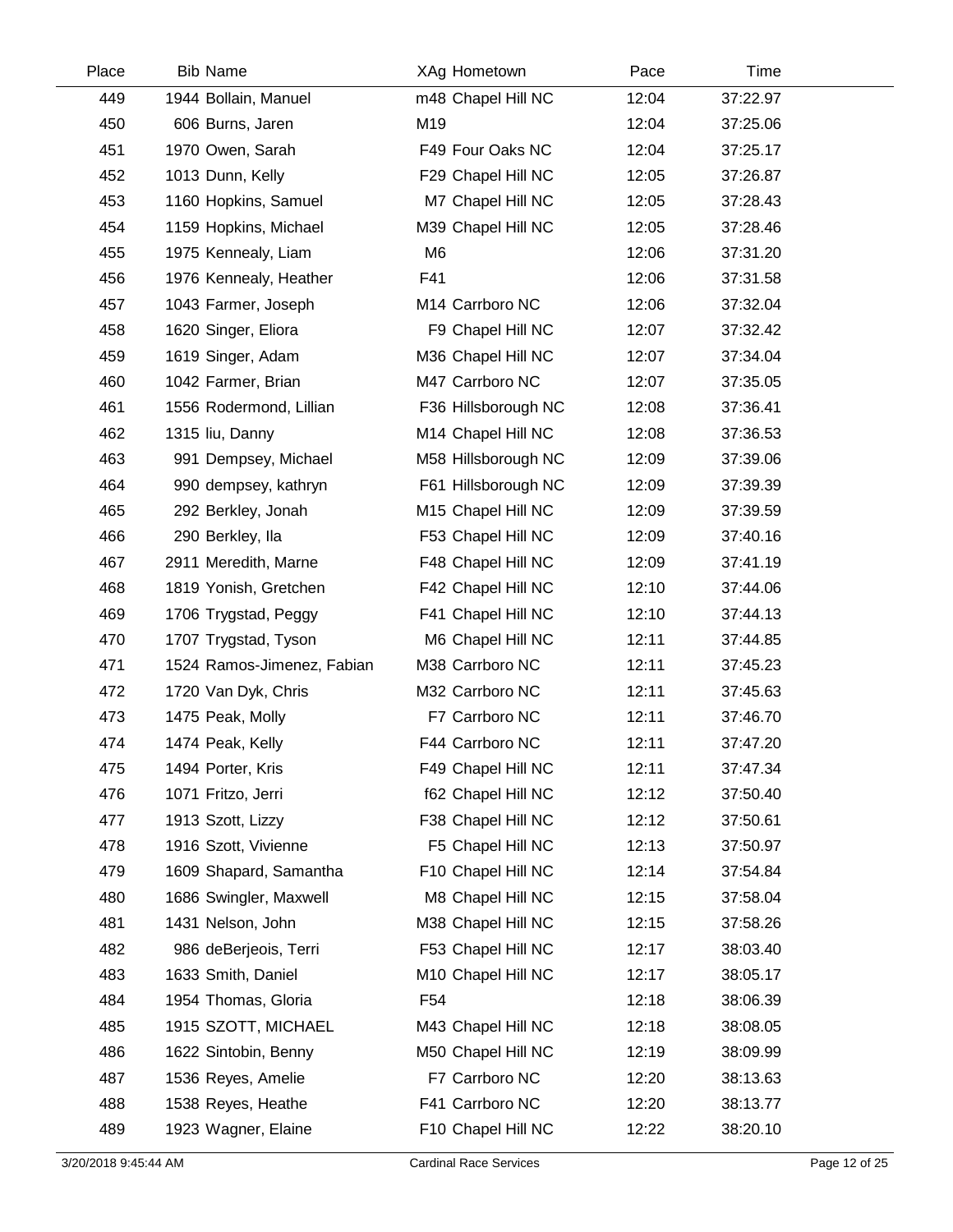| Place | <b>Bib Name</b>         | XAg Hometown       | Pace  | Time     |  |
|-------|-------------------------|--------------------|-------|----------|--|
| 490   | 1052 Fish, Eric         | M45 Chapel Hill NC | 12:23 | 38:24.11 |  |
| 491   | 1038 Faccidomo, Sara    | F41 Chapel Hill NC | 12:23 | 38:24.66 |  |
| 492   | 1539 Reyes, Lani        | F10 Carrboro NC    | 12:24 | 38:25.81 |  |
| 493   | 1838 Aves, Alison       | F42 Chapel Hill NC | 12:24 | 38:26.74 |  |
| 494   | 1629 Skurski, Kevin     | M46 Chapel Hill NC | 12:25 | 38:29.49 |  |
| 495   | 1628 Skurski, Julia     | F6 Chapel Hill NC  | 12:25 | 38:30.88 |  |
| 496   | 1986 Zhu, Yu An         | f10                | 12:26 | 38:32.62 |  |
| 497   | 1150 Hemsey, Julian     | M7 Chapel Hill NC  | 12:26 | 38:33.46 |  |
| 498   | 1713 Tzoumas, Cassius   | M11 Chapel Hill NC | 12:28 | 38:39.15 |  |
| 499   | 130 Altomare, Ivy       | F43 Chapel Hill NC | 12:28 | 38:39.23 |  |
| 500   | 978 Davis, Graham       | M8 Chapel Hill NC  | 12:29 | 38:41.40 |  |
| 501   | 941 Cornelio, Ariana    | F11 Chapel Hill NC | 12:29 | 38:42.26 |  |
| 502   | 692 Calderon, Leo       | M14 Chapel Hill NC | 12:29 | 38:43.16 |  |
| 503   | 966 Darst, Katie        | F34 Durham NC      | 12:30 | 38:43.56 |  |
| 504   | 942 Cornelio, Lucia     | F9 Chapel Hill NC  | 12:30 | 38:43.64 |  |
| 505   | 1149 Hemsey, Jessica    | F44 Chapel Hill NC | 12:30 | 38:46.22 |  |
| 506   | 1624 Skowron, Grace     | F10 Chapel Hill NC | 12:30 | 38:46.42 |  |
| 507   | 1392 Moon, Innkyu       | M24 Chapel Hill NC | 12:31 | 38:47.17 |  |
| 508   | 1626 Skowron, John      | M7 Chapel Hill NC  | 12:31 | 38:47.50 |  |
| 509   | 1937 Tadross, Andrea    | F38 Chapel Hill NC | 12:31 | 38:48.11 |  |
| 510   | 1625 Skowron, Jennifer  | F43 Chapel Hill NC | 12:31 | 38:48.45 |  |
| 511   | 1466 Park, Grace        | F27 Chapel Hill NC | 12:32 | 38:50.05 |  |
| 512   | 1935 Tadross, Zach      | M6 Chapel Hill NC  | 12:32 | 38:50.17 |  |
| 513   | 1934 Tadross, Mike      | M41 Chapel Hill NC | 12:32 | 38:50.50 |  |
| 514   | 1936 Tadross, Max       | M4 Chapel Hill NC  | 12:32 | 38:50.63 |  |
| 515   | 1295 Levine, Alice      | F10 Chapel Hill NC | 12:33 | 38:53.67 |  |
| 516   | 1298 Levine, Ellie      | F8 Chapel Hill NC  | 12:33 | 38:53.83 |  |
| 517   | 1806 Wright, Becca      | F37 Chapel Hill NC | 12:34 | 38:58.34 |  |
| 518   | 1808 Wright, Elsa       | F6 Chapel Hill NC  | 12:34 | 38:58.60 |  |
| 519   | 1829 Zarzar, Lucy       | F8 Chapel Hill NC  | 12:35 | 38:59.61 |  |
| 520   | 2956 Swingler, Stella   | F5 Chapel Hill NC  | 12:35 | 39:00.08 |  |
| 521   | 1685 Swingler, Margaret | F38 Chapel Hill NC | 12:35 | 39:00.26 |  |
| 522   | 1273 Lange, Campbell    | F8 Chapel Hill NC  | 12:35 | 39:00.29 |  |
| 523   | 1764 Whelchel, Bailey   | F9 Chapel Hill NC  | 12:35 | 39:00.57 |  |
| 524   | 1832 Zengerle, Georgia  | F7 Chapel Hill NC  | 12:35 | 39:01.19 |  |
| 525   | 510 Bryant, Taylor      | F25 Chapel Hill NC | 12:35 | 39:01.85 |  |
| 526   | 1297 Levine, Dan        | M40 Chapel Hill NC | 12:36 | 39:02.28 |  |
| 527   | 1765 Whelchel, Megan    | F40 Chapel Hill NC | 12:36 | 39:02.44 |  |
| 528   | 1296 Levine, Amy        | F41 Chapel Hill NC | 12:36 | 39:03.26 |  |
| 529   | 1801 Wooding, Hasana    | F21 Chapel Hill NC | 12:36 | 39:04.82 |  |
| 530   | 1232 Kempton, Sophie    | F8 Chapel Hill NC  | 12:37 | 39:06.70 |  |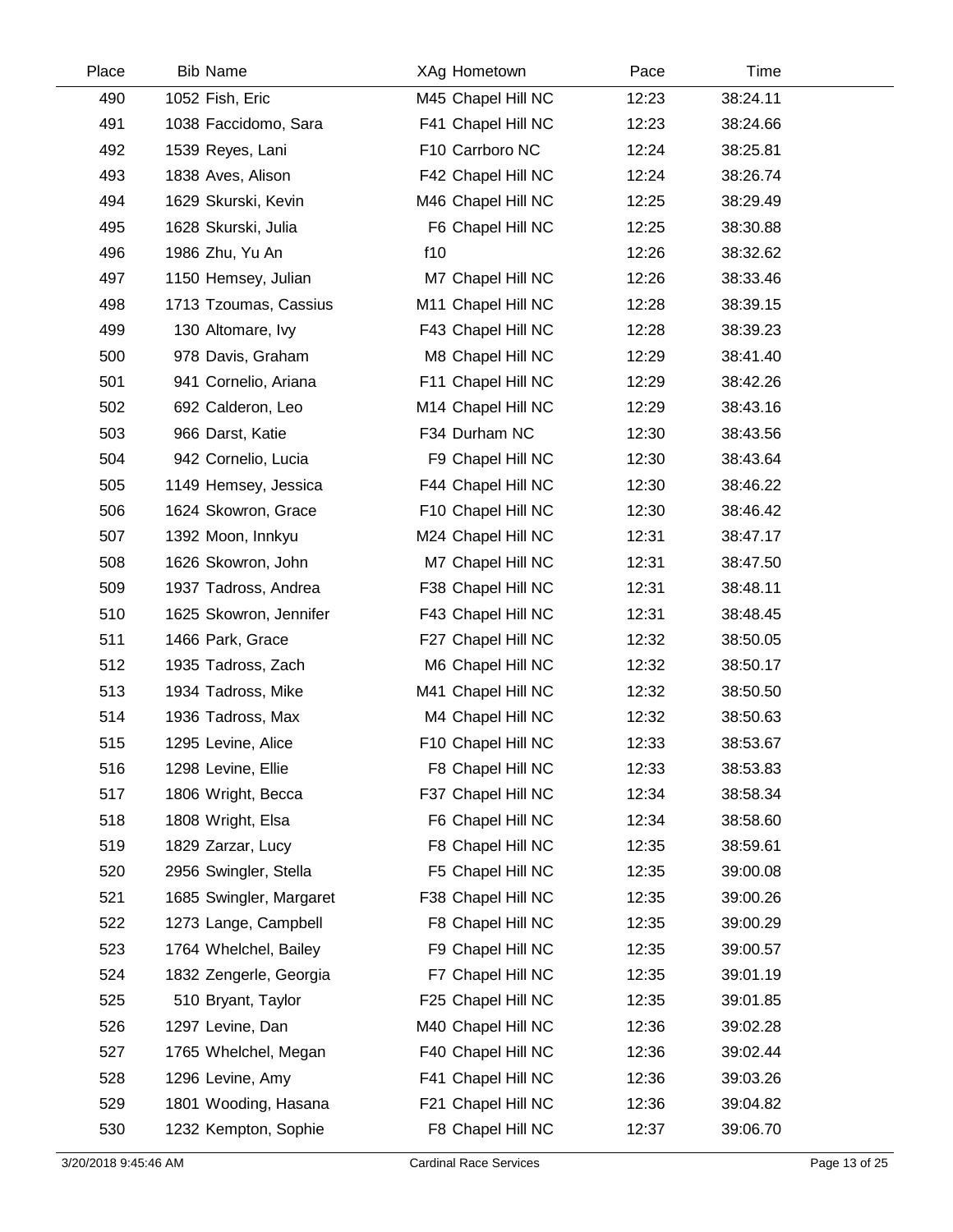| Place | <b>Bib Name</b>               | XAg Hometown       | Pace  | Time     |
|-------|-------------------------------|--------------------|-------|----------|
| 531   | 240 Baldwin, Pam              | F45 Chapel Hill NC | 12:37 | 39:07.46 |
| 532   | 1802 Wooding, Kiera           | F21 Chapel Hill NC | 12:38 | 39:09.74 |
| 533   | 1292 Lee, Thomas              | M40 Carrboro NC    | 12:38 | 39:11.35 |
| 534   | 1026 Elwafi, Salma            | F10 Durham NC      | 12:39 | 39:11.78 |
| 535   | 1143 Hayes, Annie             | F8 Chapel Hill NC  | 12:39 | 39:13.03 |
| 536   | 1025 Elwafi, Hani             | M40 Durham NC      | 12:40 | 39:14.70 |
| 537   | 1230 Kempton, Nicole          | F38 Chapel Hill NC | 12:40 | 39:17.01 |
| 538   | 1136 Harrold, Ann             | F45 Carrboro NC    | 12:40 | 39:17.28 |
| 539   | 1833 Zengerle, Jason          | M44 Chapel Hill NC | 12:41 | 39:17.79 |
| 540   | 1165 Howell, Liam             | M9 Chapel Hill NC  | 12:41 | 39:18.60 |
| 541   | 2917 Stephens, Emma           | F9 Chapel Hill NC  | 12:41 | 39:19.13 |
| 542   | 1495 Porter, Logan            | M11 Chapel Hill NC | 12:41 | 39:20.35 |
| 543   | 1535 Reven, Jael              | F42 Greenlawn NY   | 12:42 | 39:21.47 |
| 544   | 1757 Wesley, Anna             | F10 Chapel Hill NC | 12:43 | 39:24.40 |
| 545   | 1024 Elwafi, Camila           | F4 Durham NC       | 12:43 | 39:25.72 |
| 546   | 1373 McNeill, Annie           | F51 Chapel Hill NC | 12:44 | 39:27.91 |
| 547   | 833 Catellier, Diane          | F50 Chapel Hill NC | 12:44 | 39:28.12 |
| 548   | 545 Bucurel, Heather          | F34 Carrboro NC    | 12:44 | 39:28.66 |
| 549   | 261 Baucom, Jack              | M11 Chapel Hill NC | 12:45 | 39:30.73 |
| 550   | 1684 Swanekamp, Thomas        | M61 Chapel Hill NC | 12:45 | 39:31.03 |
| 551   | 274 Baucom, Martin            | M49 Chapel Hill NC | 12:45 | 39:31.67 |
| 552   | 1910 Reveles, Pele            | M8 Carrboro NC     | 12:46 | 39:35.38 |
| 553   | 2916 Stephens, Anne           | F47 Chapel Hill NC | 12:46 | 39:35.75 |
| 554   | 1758 Wesley, Tracy            | F42 Chapel Hill NC | 12:47 | 39:37.28 |
| 555   | 1164 Howell, Bethany          | F46 Chapel Hill NC | 12:47 | 39:37.98 |
| 556   | 1458 Page, Jay                | M71 Raleigh NC     | 12:47 | 39:38.07 |
| 557   | 1073 Gad, Jen                 | F42 Chapel Hill NC | 12:47 | 39:38.67 |
| 558   | 1072 Gad, Adam                | M11 Chapel Hill NC | 12:47 | 39:38.93 |
| 559   | 1485 Pike, Waverly            | F7 Chapel Hill NC  | 12:49 | 39:43.35 |
| 560   | 993 Dennis, Caileigh          | F25 Carrboro NC    | 12:49 | 39:44.01 |
| 561   | 963 Curtis, Jamael            | U16                | 12:50 | 39:46.42 |
| 562   | 964 Curtis, Javon             | M18                | 12:50 | 39:47.77 |
| 563   | 1896 Javorski, Ava            | F9 Chapel Hill NC  | 12:51 | 39:51.42 |
| 564   | 1687 Sykes-Smallwood, Cahlede | M17                | 12:52 | 39:51.66 |
| 565   | 563 Bulleri, Maeve            | F9 Chapel Hill NC  | 12:53 | 39:54.78 |
| 566   | 1676 Streko, Genevieve        | F42 Chapel Hill NC | 12:54 | 39:58.86 |
| 567   | 1015 Dunphy, Cherie           | F61 Pittsboro NC   | 12:56 | 40:05.01 |
| 568   | 1016 Dunphy, Frank            | M65 Pittsboro NC   | 12:56 | 40:05.53 |
| 569   | 842 Chamberlin, Kim           | F43 Carrboro NC    | 12:56 | 40:05.67 |
| 570   | 114 Akos, Sloane              | F48 Chapel Hill NC | 12:56 | 40:06.70 |
| 571   | 1047 Find, Gridt              | F43 Chapel Hill NC | 12:57 | 40:09.34 |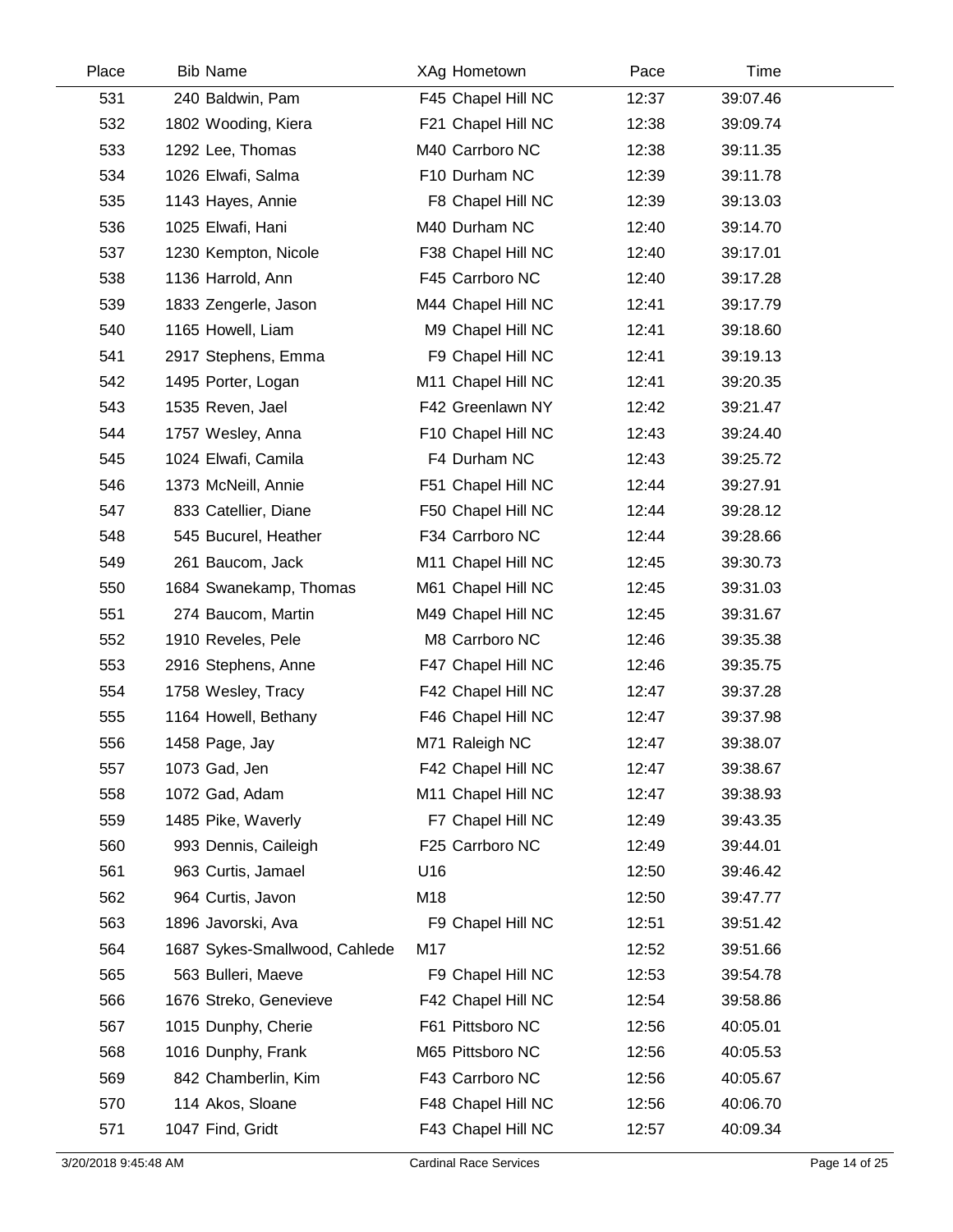| Place | <b>Bib Name</b>         | XAg Hometown       | Pace  | Time     |  |
|-------|-------------------------|--------------------|-------|----------|--|
| 572   | 811 Castaneda, Gladis   | F60 Pittsboro NC   | 12:58 | 40:11.52 |  |
| 573   | 2945 Carty, Alanna      | F11 Carrboro NC    | 12:59 | 40:16.01 |  |
| 574   | 1121 Hansen, Niels      | M12 Chapel Hill NC | 12:59 | 40:16.19 |  |
| 575   | 1215 Kaplan, Mira       | F8 Carrboro NC     | 13:00 | 40:16.86 |  |
| 576   | 1366 McGaha, Lauren     | F28 Chapel Hill NC | 13:00 | 40:18.35 |  |
| 577   | 1449 O'Brien, Mark      | M42 Chapel Hill NC | 13:00 | 40:18.64 |  |
| 578   | 1448 O'Brien, Iris      | F7 Chapel Hill NC  | 13:00 | 40:19.15 |  |
| 579   | 1041 Fargo, Isabel      | F12 Chapel Hill NC | 13:01 | 40:19.65 |  |
| 580   | 1161 Horton, Anna       | F13 Durham NC      | 13:01 | 40:20.21 |  |
| 581   | 920 Christie, Ericka    | F37 Mebane NC      | 13:01 | 40:20.80 |  |
| 582   | 1352 Martin, Stephanie  | F42 Carrboro NC    | 13:02 | 40:22.66 |  |
| 583   | 929 Collins, Braxton    | M5 Chapel Hill NC  | 13:03 | 40:26.71 |  |
| 584   | 932 Collins, Michael    | M60 Chapel Hill NC | 13:03 | 40:27.66 |  |
| 585   | 1722 Vassallo, Matilde  | F36 Chapel Hill NC | 13:04 | 40:31.78 |  |
| 586   | 1170 Hubbard, Lauren    | F27 Durham NC      | 13:05 | 40:32.08 |  |
| 587   | 1171 Hubbard, Troy      | M27 Durham NC      | 13:05 | 40:34.94 |  |
| 588   | 1521 Raja, Abi          | F35 Carrboro NC    | 13:06 | 40:35.39 |  |
| 589   | 1200 Johnson, Emma      | F30 Chapel Hill NC | 13:06 | 40:36.30 |  |
| 590   | 1569 Rose, Laney        | F3 Chapel Hill NC  | 13:07 | 40:39.40 |  |
| 591   | 1570 Rose, Tom          | M35 Chapel Hill NC | 13:07 | 40:39.43 |  |
| 592   | 1530 Reed, Shawn        | F29 DURHAM NC      | 13:07 | 40:39.68 |  |
| 593   | 1568 Rose, Kaya         | F5 Chapel Hill NC  | 13:07 | 40:41.21 |  |
| 594   | 1115 Hannon, Emily      | F44 Chapel Hill NC | 13:08 | 40:41.38 |  |
| 595   | 1815 Yang, Chuhan       | F10 Chapel Hill NC | 13:08 | 40:42.64 |  |
| 596   | 1594 Schmaling, Brooke  | F43 Carrboro NC    | 13:08 | 40:42.98 |  |
| 597   | 1939 Schmaling, Stella  | f11 Chapel Hill NC | 13:08 | 40:43.42 |  |
| 598   | 1789 Wimoth, Eileen     | F6 Chapel Hill NC  | 13:08 | 40:43.77 |  |
| 599   | 1735 Walsh, Kathleen    | F69 Chapel Hill NC | 13:08 | 40:43.95 |  |
| 600   | 1781 Williams, Jonathan | M36 Chapel Hill NC | 13:09 | 40:44.39 |  |
| 601   | 1541 Rhee, Howard       | M42 Carrboro NC    | 13:09 | 40:45.25 |  |
| 602   | 1901 Lipps, Yoya        | F37 Chapel Hill NC | 13:09 | 40:45.37 |  |
| 603   | 1571 Rose, Tracy        | F34 Chapel Hill NC | 13:09 | 40:46.38 |  |
| 604   | 980 Davis, Molly        | F40 Chapel Hill NC | 13:10 | 40:47.55 |  |
| 605   | 1785 Williams, Sarah    | F8 Chapel Hill NC  | 13:10 | 40:47.63 |  |
| 606   | 497 Brown, Kevin        | M44 Chapel Hill NC | 13:10 | 40:49.59 |  |
| 607   | 495 Brown, Gabriel      | M5 Chapel Hill NC  | 13:10 | 40:49.86 |  |
| 608   | 1734 Walsh, Catherine   | F41 Chapel Hill NC | 13:10 | 40:50.50 |  |
| 609   | 1167 Huang, Jen         | F43 Chapel Hill NC | 13:11 | 40:51.05 |  |
| 610   | 760 Capehart, Jesse     | F29 Haw River NC   | 13:13 | 40:58.88 |  |
| 611   | 489 Brenman, Julie      | F48 Chapel Hill NC | 13:16 | 41:08.60 |  |
| 612   | 1683 Swanekamp, Lee Ann | F57 Chapel Hill NC | 13:16 | 41:08.72 |  |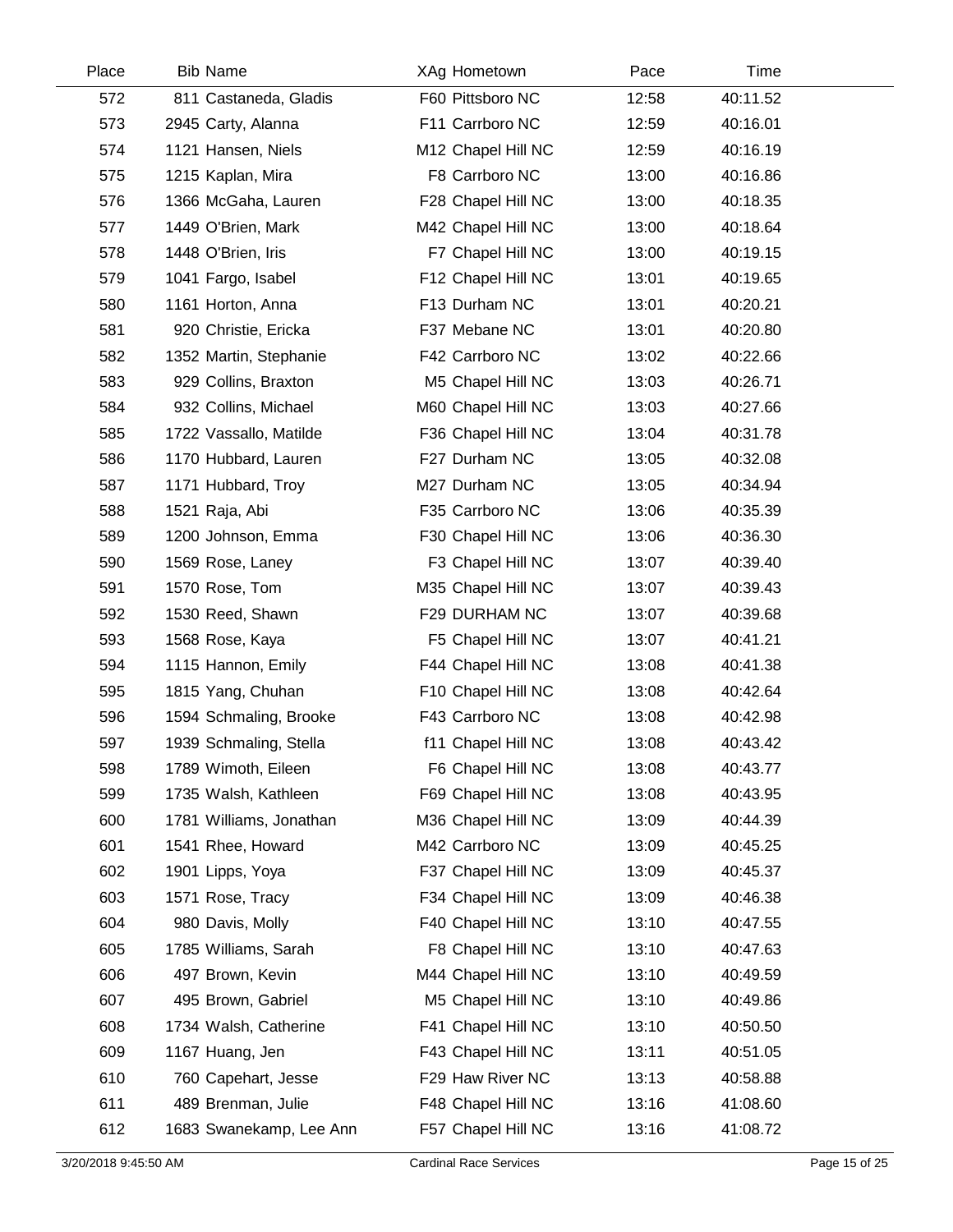| Place | <b>Bib Name</b>           | XAg Hometown       | Pace  | Time     |  |
|-------|---------------------------|--------------------|-------|----------|--|
| 613   | 2912 bosworth, joshua     | m9 Chapel Hill NC  | 13:17 | 41:09.57 |  |
| 614   | 445 bosworth, hayden      | M47 Carrboro NC    | 13:17 | 41:10.49 |  |
| 615   | 640 Byerly, Jackie        | F42 Durham NC      | 13:19 | 41:17.82 |  |
| 616   | 1779 Williams, Jessica    | F41 Chapel Hill NC | 13:20 | 41:18.88 |  |
| 617   | 2939 Gandhi, Ayesha       | F8 Chapel Hill NC  | 13:20 | 41:19.60 |  |
| 618   | 166 Andruejol, johan      | M29 Carrboro NC    | 13:20 | 41:21.17 |  |
| 619   | 161 andruejol, eva        | F29 Carrboro NC    | 13:21 | 41:23.05 |  |
| 620   | 2923 Chan, Kathryn        | F54 Chapel Hill NC | 13:23 | 41:28.54 |  |
| 621   | 2921 Zarar, Daniel        | M15 Chapel Hill NC | 13:24 | 41:31.29 |  |
| 622   | 1828 Zarzar, Caroline     | F38 Chapel Hill NC | 13:24 | 41:31.37 |  |
| 623   | 1830 Zarzar, Ted          | M37 Chapel Hill NC | 13:24 | 41:33.03 |  |
| 624   | 1118 Hansen, Katie        | F40 Chapel Hill NC | 13:30 | 41:51.21 |  |
| 625   | 1696 Thompson, Emma Scott | F9 Chapel Hill NC  | 13:31 | 41:52.84 |  |
| 626   | 1701 Thompson, Kristie    | F47 Chapel Hill NC | 13:31 | 41:53.19 |  |
| 627   | 1911 sawyer, riley        | F12 Chapel Hill NC | 13:31 | 41:55.15 |  |
| 628   | 1839 Boylan, Victoria     | F24 Mebane NC      | 13:31 | 41:55.44 |  |
| 629   | 1122 Hansen, Silvia       | F9 Chapel Hill NC  | 13:32 | 41:56.47 |  |
| 630   | 1579 Ruan, Sheng-Yuan     | M41 Chapel Hill NC | 13:32 | 41:57.18 |  |
| 631   | 1213 Kalleberg, Kate      | F41 Chapel Hill NC | 13:33 | 41:58.88 |  |
| 632   | 1577 Ruan, Albert         | M8 Chapel Hill NC  | 13:33 | 42:00.01 |  |
| 633   | 975 Davis, Cooper         | M10 Chapel Hill NC | 13:35 | 42:06.80 |  |
| 634   | 1540 Reynolds, Lindley    | F29 Carrboro NC    | 13:37 | 42:13.80 |  |
| 635   | 979 Davis, Matthew        | M42 Chapel Hill NC | 13:40 | 42:21.10 |  |
| 636   | 1527 Redd, Mason          | M8 Chapel Hill NC  | 13:40 | 42:21.39 |  |
| 637   | 1360 McElwee, Chelsey     | F28 Chapel Hill NC | 13:41 | 42:24.75 |  |
| 638   | 1476 Pendergast, Marc     | M44 Chapel Hill NC | 13:41 | 42:24.83 |  |
| 639   | 208 Austin, Truman        | M13 Chapel Hill NC | 13:41 | 42:25.72 |  |
| 640   | 1755 Welch, Daniel        | M7 Chapel Hill NC  | 13:41 | 42:26.45 |  |
| 641   | 997 DeVries, Julia        | F11 Chapel Hill NC | 13:42 | 42:28.49 |  |
| 642   | 1517 Ragosta, Grace       | F11 Chapel Hill NC | 13:42 | 42:28.86 |  |
| 643   | 1383 Mihalcea, Radu       | M9 Chapel Hill NC  | 13:42 | 42:29.41 |  |
| 644   | 1382 Mihalcea, Leonardo   | M42 Chapel Hill NC | 13:43 | 42:30.53 |  |
| 645   | 322 Bianchi, Fabrizio     | M47 Durham NC      | 13:45 | 42:37.70 |  |
| 646   | 1730 Waheed, Zara         | F16 Chapel Hill NC | 13:45 | 42:38.23 |  |
| 647   | 970 Dasi, Rani            | F47 Chapel Hill NC | 13:46 | 42:41.16 |  |
| 648   | 359 Bianchi, Zach         | M8 Durham NC       | 13:46 | 42:41.24 |  |
| 649   | 385 Bodenheimer, Maya     | F12 Carrboro NC    | 13:46 | 42:41.71 |  |
| 650   | 999 DeVrieze, Steve       | M42 Chapel Hill NC | 13:46 | 42:41.99 |  |
| 651   | 380 Bodenheimer, Cian     | M10 Carrboro NC    | 13:47 | 42:44.51 |  |
| 652   | 1525 Redd, Madison        | F10 Chapel Hill NC | 13:47 | 42:45.12 |  |
| 653   | 204 Austin, Hazel         | F7 Chapel Hill NC  | 13:48 | 42:46.12 |  |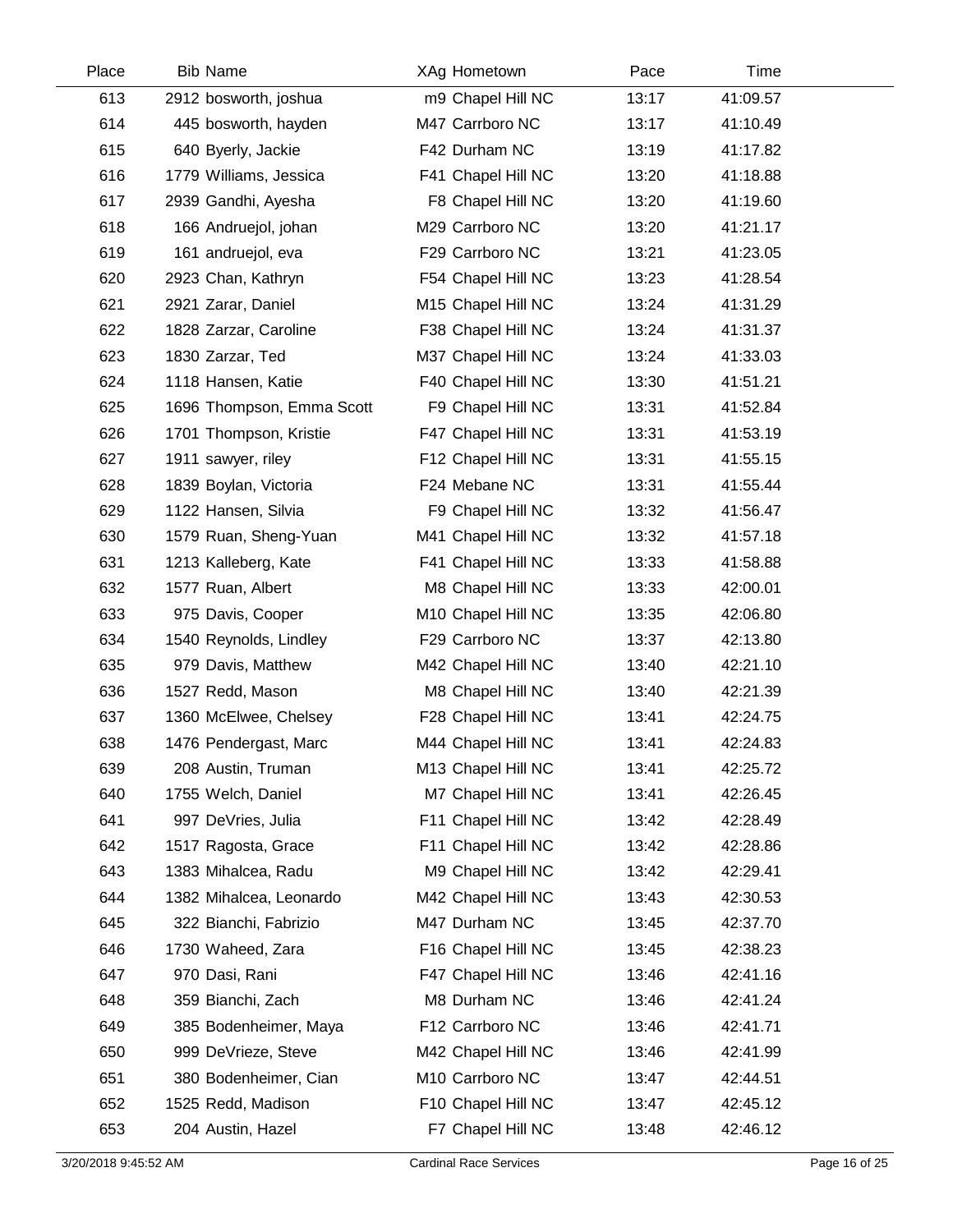| Place | <b>Bib Name</b>             | XAg Hometown       | Pace  | Time     |  |
|-------|-----------------------------|--------------------|-------|----------|--|
| 654   | 1148 Hemming Austin, Jill   | F48 Chapel Hill NC | 13:48 | 42:48.14 |  |
| 655   | 984 Dealy, Rita             | F57 Chapel Hill NC | 13:49 | 42:49.18 |  |
| 656   | 1169 Huang, Kun             | F39 Chapel Hill NC | 13:49 | 42:49.85 |  |
| 657   | 1287 Lee, Jack              | M9 Carrboro NC     | 13:50 | 42:52.75 |  |
| 658   | 1267 Kushnir, Lilia         | F8 Chapel Hill NC  | 13:51 | 42:55.20 |  |
| 659   | 1339 Maiorana, Brendan      | M42 Chapel Hill NC | 13:51 | 42:57.19 |  |
| 660   | 1340 Maiorana, Zach         | M10 Chapel Hill NC | 13:52 | 42:58.13 |  |
| 661   | 358 Bianchi, Logan          | M8 Durham NC       | 13:53 | 43:01.89 |  |
| 662   | 357 Bianchi, Leigh Anne     | F42 Durham NC      | 13:54 | 43:04.64 |  |
| 663   | 1796 Wolfe, Matt            | M36 Chapel Hill NC | 13:54 | 43:04.73 |  |
| 664   | 1795 Wolfe, Brayden         | M13 Chapel Hill NC | 13:54 | 43:04.86 |  |
| 665   | 1523 Ramirez, Flor          | F54 Chapel Hill NC | 13:55 | 43:07.84 |  |
| 666   | 1182 Irick, Caroline        | F39 Carrboro NC    | 13:57 | 43:14.11 |  |
| 667   | 1331 Lutz, Peter            | M51 Chapel Hill NC | 13:59 | 43:21.88 |  |
| 668   | 948 Coveney, Shari          | F55 Mebane NC      | 14:00 | 43:23.35 |  |
| 669   | 1405 Murdoch, David         | M44 Chapel Hill NC | 14:01 | 43:28.11 |  |
| 670   | 1406 Murdoch, Josephine     | F5 Chapel Hill NC  | 14:01 | 43:28.22 |  |
| 671   | 1359 McDonnell, Megan       | F32 Durham NC      | 14:02 | 43:30.91 |  |
| 672   | 212 Aux, Caroline Durkin    | F44 Chapel Hill NC | 14:04 | 43:37.63 |  |
| 673   | 278 Bedford, Bryce          | M7 Chapel Hill NC  | 14:06 | 43:42.66 |  |
| 674   | 280 Bedford, Lindsay        | F34 Chapel Hill NC | 14:06 | 43:42.87 |  |
| 675   | 1049 Finkral, Pri           | F9 Chapel Hill NC  | 14:10 | 43:55.13 |  |
| 676   | 1212 Kalies, Elizabeth      | F41 Chapel Hill NC | 14:10 | 43:55.30 |  |
| 677   | 194 Atkins, Tami            | F45 Chapel Hill NC | 14:10 | 43:56.29 |  |
| 678   | 193 Atkins, Eliza           | F7 Chapel Hill NC  | 14:11 | 43:56.64 |  |
| 679   | 196 Atkins, Vivian          | F9 Chapel Hill NC  | 14:11 | 43:57.60 |  |
| 680   | 281 Beisner, Mark           | M19 Chapel Hill NC | 14:13 | 44:03.76 |  |
| 681   | 1344 MANNING, ROBERT        | M50 Chapel Hill NC | 14:14 | 44:08.75 |  |
| 682   | 595 Burks, Chris            | M32 Chapel Hill NC | 14:17 | 44:15.80 |  |
| 683   | 594 Burks, Alicea           | F34 Chapel Hill NC | 14:17 | 44:16.13 |  |
| 684   | 1198 Jimenez, Sydney        | F6 Chapel Hill NC  | 14:17 | 44:17.04 |  |
| 685   | 1719 Van Den Bunt, Louise   | F16 Chapel Hill NC | 14:17 | 44:17.61 |  |
| 686   | 1141 Harvath, Hazel         | F5 Chapel Hill NC  | 14:17 | 44:17.80 |  |
| 687   | 1240 KIM, Soomin            | F11 Chapel Hill NC | 14:19 | 44:22.26 |  |
| 688   | 1990 Kim, Jung Hwan         | m41                | 14:19 | 44:22.79 |  |
| 689   | 1410 Murphy, Maura          | F56 Chapel Hill NC | 14:20 | 44:25.83 |  |
| 690   | 102 Abbott, Oliver          | M9 Chapel Hill NC  | 14:21 | 44:29.65 |  |
| 691   | 1140 Harvath, Cash          | M7 Chapel Hill NC  | 14:22 | 44:30.84 |  |
| 692   | 1142 Harvath, Lindsay       | F34 Chapel Hill NC | 14:22 | 44:32.55 |  |
| 693   | 1987 Raghunathan, Aarya     | f8                 | 14:25 | 44:42.10 |  |
| 694   | 1653 Srikrishnan, Hemalatha | F38 Chapel Hill NC | 14:26 | 44:45.39 |  |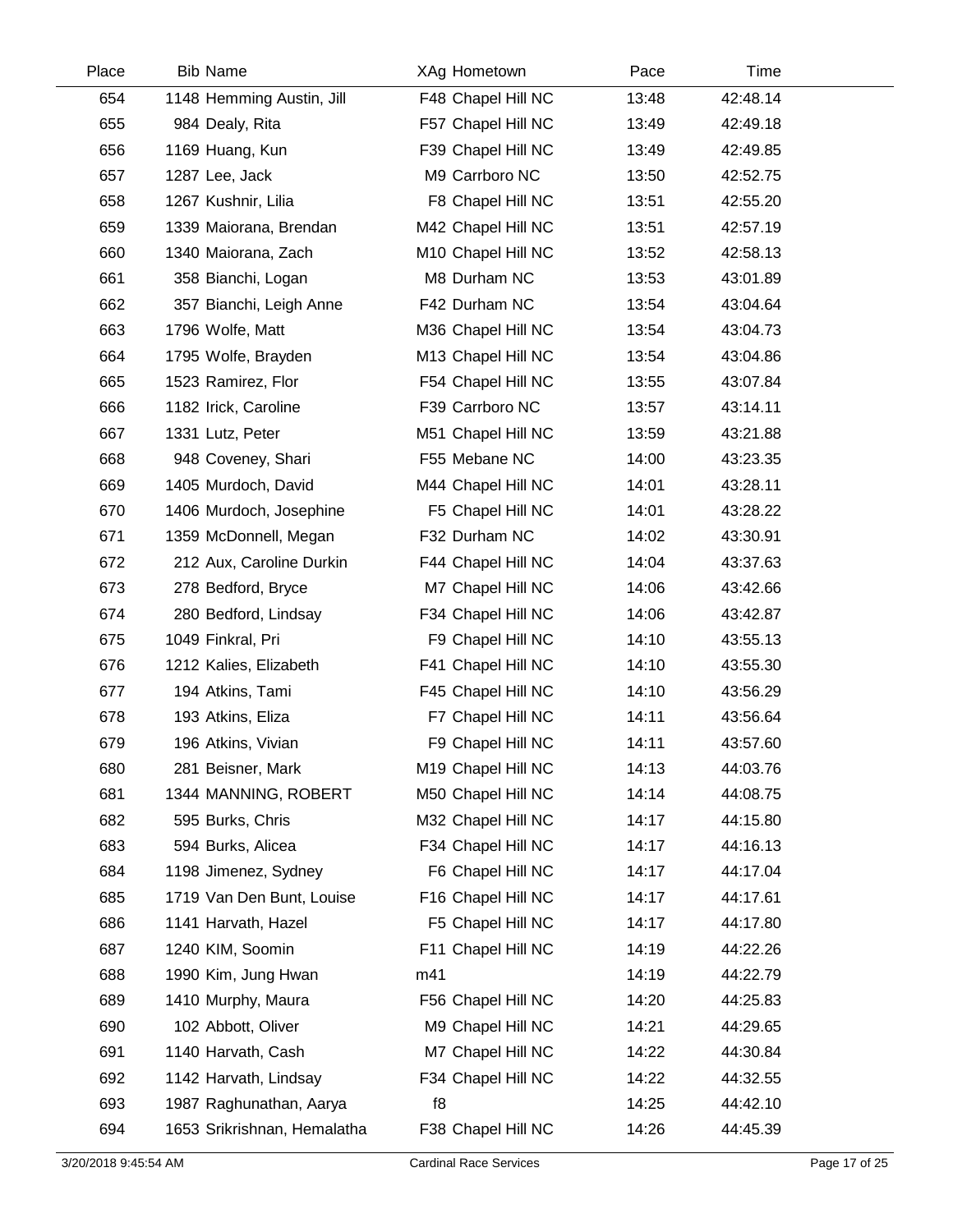| Place | <b>Bib Name</b>                 | XAg Hometown       | Pace  | Time     |  |
|-------|---------------------------------|--------------------|-------|----------|--|
| 695   | 1516 Raghunathan, Uma           | F42 Chapel Hill NC | 14:27 | 44:48.61 |  |
| 696   | 1003 DORN, Emily                | F40 Chapel Hill NC | 14:27 | 44:49.24 |  |
| 697   | 1004 Dorn, Mischa               | F9 Chapel Hill NC  | 14:28 | 44:49.63 |  |
| 698   | 1948 Brown, Andrew              | M46 Carrboro NC    | 14:28 | 44:51.39 |  |
| 699   | 1949 Brown, Max Grace           | F11 Carrboro NC    | 14:29 | 44:52.40 |  |
| 700   | 1950 Williamson, Kristen        | F50 Chapel Hill NC | 14:31 | 45:00.77 |  |
| 701   | 1953 Williamson, Noah           | M6 Chapel Hill NC  | 14:31 | 45:01.21 |  |
| 702   | 962 Cummings, Andrew            | M10 Chapel Hill NC | 14:32 | 45:02.97 |  |
| 703   | 1598 Scott, Allison             | F10 Chapel Hill NC | 14:32 | 45:03.85 |  |
| 704   | 982 De Brigard, David           | M7 Chapel Hill NC  | 14:33 | 45:05.73 |  |
| 705   | 1029 essinger-bosworth, rebecca | F48 Carrboro NC    | 14:33 | 45:07.77 |  |
| 706   | 1101 Greenway, Sally            | F27 Efland NC      | 14:34 | 45:09.56 |  |
| 707   | 952 Crncic, Ivanna              | F7 Carrboro NC     | 14:34 | 45:09.57 |  |
| 708   | 1355 McAdam, Lucas              | M10 Carrboro NC    | 14:34 | 45:09.76 |  |
| 709   | 1531 Reeves, Mimi               | F10 Chapel Hill NC | 14:34 | 45:09.78 |  |
| 710   | 953 Crncic, John                | M41 Carrboro NC    | 14:34 | 45:09.98 |  |
| 711   | 1114 Hammel, Kacey              | F40 Carrboro NC    | 14:34 | 45:10.26 |  |
| 712   | 1847 Duncan, Alexandra Kes      | F9 Chapel Hill NC  | 14:35 | 45:12.22 |  |
| 713   | 1528 Redd, Riza                 | F39 Chapel Hill NC | 14:35 | 45:12.28 |  |
| 714   | 1526 Redd, Malin                | F7 Chapel Hill NC  | 14:35 | 45:13.18 |  |
| 715   | 954 Crncic, Johnny              | M41 Carrboro NC    | 14:36 | 45:16.69 |  |
| 716   | 1183 Jackson, Kristin           | F37 Chapel Hill NC | 14:37 | 45:19.00 |  |
| 717   | 1505 PRADA, MARY ISABEL         | F49 Chapel Hill NC | 14:37 | 45:19.96 |  |
| 718   | 1587 Sayag, Natalie             | F28 Durham NC      | 14:38 | 45:21.06 |  |
| 719   | 1618 Siler, April               | F38 Mebane NC      | 14:38 | 45:21.28 |  |
| 720   | 1780 Williams, John             | M60 Chapel Hill NC | 14:40 | 45:28.47 |  |
| 721   | 928 Collins, Baxter             | M8 Chapel Hill NC  | 14:42 | 45:33.95 |  |
| 722   | 120 Alicante-Stuesse, Sanze     | M6 Chapel Hill NC  | 14:42 | 45:35.01 |  |
| 723   | 1050 Fiscus, Lynne              | F41 Chapel Hill NC | 14:44 | 45:39.40 |  |
| 724   | 1945 Salazar Wadford, Lynn      | F39 Carrboro NC    | 14:45 | 45:42.20 |  |
| 725   | 944 Costello, Jennifer          | F46 Chapel Hill NC | 14:45 | 45:42.46 |  |
| 726   | 1704 Toro, Patricia             | F30 Carrboro NC    | 14:46 | 45:45.12 |  |
| 727   | 1888 Geier, Milo                | M7 Carrboro NC     | 14:47 | 45:48.17 |  |
| 728   | 1348 Marsh, Issac               | M44 Pittsboro NC   | 14:47 | 45:51.16 |  |
| 729   | 1153 Hipps, Anna                | F39 Chapel Hill NC | 14:48 | 45:52.00 |  |
| 730   | 1001 Diesel, Libby              | F57 Durham NC      | 14:48 | 45:52.30 |  |
| 731   | 988 DeFir, Mary                 | F58 Chapel Hill NC | 14:48 | 45:53.26 |  |
| 732   | 1356 McAdam, Stephanie          | F48 Carrboro NC    | 14:49 | 45:55.64 |  |
| 733   | 1805 Woolson, Sandra            | F42 Chapel Hill NC | 14:49 | 45:56.01 |  |
| 734   | 1889 Geier, Scott               | M41 Carrboro NC    | 14:49 | 45:57.41 |  |
| 735   | 1176 Huffman, Kellie            | F40 Durham NC      | 14:50 | 45:57.92 |  |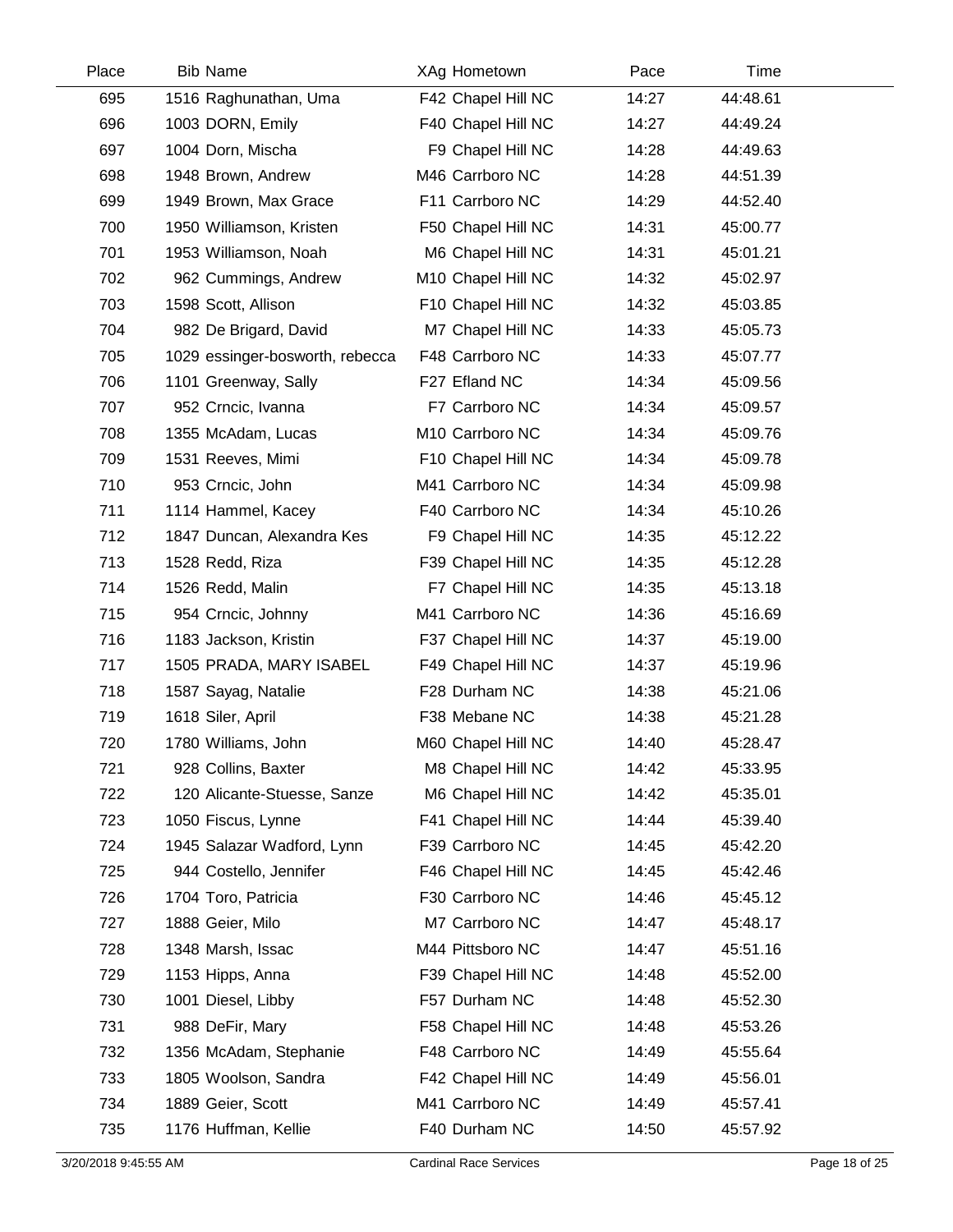| Place | <b>Bib Name</b>                 | XAg Hometown        | Pace  | Time     |  |
|-------|---------------------------------|---------------------|-------|----------|--|
| 736   | 1678 Stuesse, Angela            | F42 Chapel Hill NC  | 14:50 | 45:58.43 |  |
| 737   | 1798 Wood, Allison              | F53 Chapel Hill NC  | 14:51 | 46:02.50 |  |
| 738   | 2957 Swingler, Aaron            | M40 Chapel Hill NC  | 14:52 | 46:04.32 |  |
| 739   | 2959 Cox, Martha                | F69 Chapel Hill NC  | 14:52 | 46:04.82 |  |
| 740   | 1318 Lloyd, Will                | M38 Chapel Hill NC  | 14:53 | 46:08.31 |  |
| 741   | 983 De Brigard, Julia           | F2 Chapel Hill NC   | 14:57 | 46:21.87 |  |
| 742   | 1127 Harris, Adrianne           | F40 Chapel Hill NC  | 14:58 | 46:23.32 |  |
| 743   | 702 Calderon, Tania             | F9 Chapel Hill NC   | 15:01 | 46:34.25 |  |
| 744   | 1342 Malinchock, Laura          | F47 Chapel Hill NC  | 15:02 | 46:35.86 |  |
| 745   | 1699 Thompson, Henry            | M7 Chapel Hill NC   | 15:05 | 46:46.33 |  |
| 746   | 1957 Woolman, Eli               | m6 Chapel Hill NC   | 15:11 | 47:03.97 |  |
| 747   | 1804 Woolman, Lisa              | F39 Chapel Hill NC  | 15:11 | 47:04.11 |  |
| 748   | 1377 McQueen, Ruby              | F7 Carrboro NC      | 15:11 | 47:04.25 |  |
| 749   | 1375 McQueen, Chris             | M46 Carrboro NC     | 15:11 | 47:04.39 |  |
| 750   | 1268 Kushnir, Melissa           | F44 Chapel Hill NC  | 15:12 | 47:05.82 |  |
| 751   | 1269 Kushnir, Sophie            | F8 Chapel Hill NC   | 15:12 | 47:06.56 |  |
| 752   | 2928 Etten, Yelena              | F36 Hillsborough NC | 15:13 | 47:09.86 |  |
| 753   | 2929 Etten, Riley               | F8 Hillsborough NC  | 15:13 | 47:10.32 |  |
| 754   | 1242 Kinney, Beth               | F52 Chapel Hill NC  | 15:14 | 47:13.46 |  |
| 755   | 1107 Haber, Rachel              | F29 Hillsborough NC | 15:14 | 47:13.53 |  |
| 756   | 1272 Land, Nicole               | F30 Durham NC       | 15:16 | 47:20.56 |  |
| 757   | 1173 Hudson, Delia              | F42 Durham NC       | 15:16 | 47:20.72 |  |
| 758   | 2927 Delaney, Hudson            | F7 Durham NC        | 15:17 | 47:21.24 |  |
| 759   | 1767 White, Samantha            | F26 Chapel Hill NC  | 15:17 | 47:21.97 |  |
| 760   | 1206 Jones, Katherine           | F8 Chapel Hill NC   | 15:21 | 47:35.14 |  |
| 761   | 1080 Gay, Cynthia               | F49 Chapel Hill NC  | 15:23 | 47:40.75 |  |
| 762   | 1407 Murdoch, Lucas             | M8 Chapel Hill NC   | 15:23 | 47:40.87 |  |
| 763   | 1733 Wallace, Jessica           | F35 Durham NC       | 15:24 | 47:42.88 |  |
| 764   | 1378 Meachum, Lare              | F34 Greensboro NC   | 15:24 | 47:43.08 |  |
| 765   | 1394 Moore, Heather             | F47 Chapel Hill NC  | 15:24 | 47:43.28 |  |
| 766   | 1380 Merritt, Stephanie         | F42 Haw River NC    | 15:24 | 47:44.22 |  |
| 767   | 1457 Pacheco, June              | F54 Chapel Hill NC  | 15:25 | 47:47.48 |  |
| 768   | 1946 Patel, Rishan              | M14 Chapel Hill NC  | 15:27 | 47:54.62 |  |
| 769   | 1110 Hales, Billy               | M54 Burlington NC   | 15:30 | 48:01.91 |  |
| 770   | 939 Cook, Jonathon              | M42 Carrboro NC     | 15:30 | 48:04.50 |  |
| 771   | 755 Campbell, Timothy           | M39 Rougemont NC    | 15:31 | 48:05.74 |  |
| 772   | 742 Campbell, Matthew           | M7 Rougemont NC     | 15:31 | 48:07.53 |  |
| 773   | 716 Campbell, Amber             | F37 Rougemont NC    | 15:32 | 48:09.33 |  |
| 774   | 1317 Lloyd, Adrienne            | F38 Chapel Hill NC  | 15:35 | 48:19.88 |  |
| 775   | 1316 Lloyd, Addison             | F5 Chapel Hill NC   | 15:36 | 48:21.03 |  |
| 776   | 1565 Rosario-Montalvo, Jean Car | M35 Chapel Hill NC  | 15:40 | 48:33.77 |  |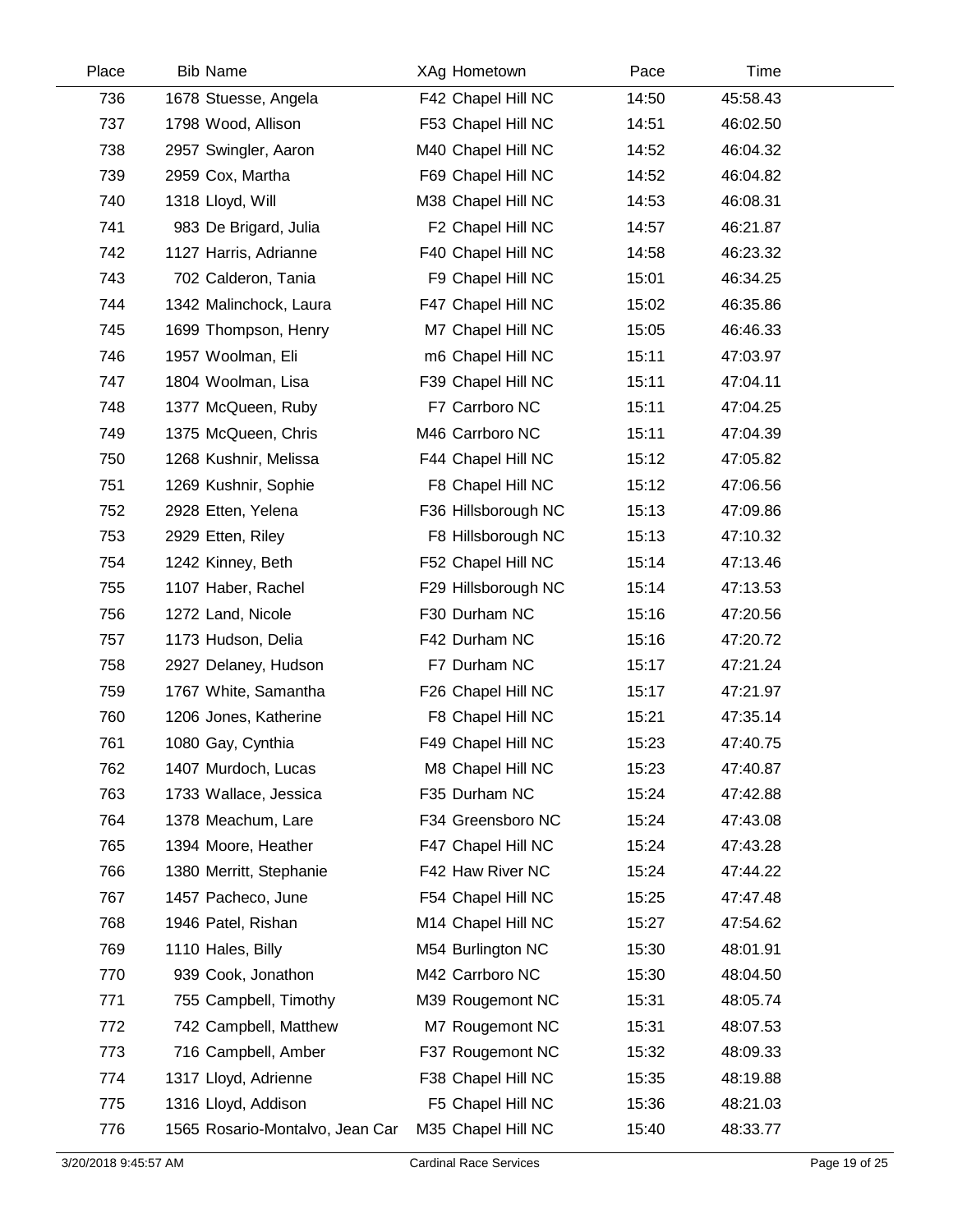| Place | <b>Bib Name</b>                   | XAg Hometown        | Pace  | Time     |  |
|-------|-----------------------------------|---------------------|-------|----------|--|
| 777   | 1566 Rosario-Soto, Carlos Andr  - | M4 Chapel Hill NC   | 15:40 | 48:34.85 |  |
| 778   | 419 Bosman, Naomi                 | F6 Chapel Hill NC   | 15:41 | 48:37.01 |  |
| 779   | 432 Bosman, Renee                 | F39 Chapel Hill NC  | 15:41 | 48:37.81 |  |
| 780   | 403 Bosman, Laurel                | F8 Chapel Hill NC   | 15:42 | 48:38.94 |  |
| 781   | 1900 Leyva Martinez, Angelica     | F21 Chapel Hill NC  | 15:48 | 48:59.57 |  |
| 782   | 1189 Jelen, Katie                 | F37 Chapel Hill NC  | 15:50 | 49:03.89 |  |
| 783   | 1439 Nickerson, Adam              | M28 Chapel Hill NC  | 15:50 | 49:06.51 |  |
| 784   | 1440 Nickerson, Nick              | M72 Chapel Hill NC  | 15:51 | 49:06.85 |  |
| 785   | 1231 Kempton, Rob                 | M40 Chapel Hill NC  | 15:53 | 49:15.39 |  |
| 786   | 1229 Kempton, Charles             | M6 Chapel Hill NC   | 15:54 | 49:16.88 |  |
| 787   | 1154 Holland, Jaclyn              | F30 Chapel Hill NC  | 15:55 | 49:19.81 |  |
| 788   | 1305 Limbrick, Daniel             | M33 Greensboro NC   | 15:55 | 49:20.62 |  |
| 789   | 1126 Hardin, Will                 | M10 Chapel Hill NC  | 15:56 | 49:24.01 |  |
| 790   | 1129 Harrison, Cecilia            | F12 Chapel Hill NC  | 15:57 | 49:26.51 |  |
| 791   | 1501 Pou-Carr, Enzo               | M6 Chapel Hill NC   | 16:03 | 49:46.18 |  |
| 792   | 1237 Kim, Jiyou                   | F7 Chapel Hill NC   | 16:09 | 50:03.23 |  |
| 793   | 1500 Pou, Karla                   | F42 Chapel Hill NC  | 16:09 | 50:04.30 |  |
| 794   | 1502 Pou-Carr, Sofia              | F7 Chapel Hill NC   | 16:10 | 50:06.52 |  |
| 795   | 1790 Wittmann, Stephanie          | F40 Hillsborough NC | 16:10 | 50:07.55 |  |
| 796   | 1005 Downs, Anne                  | F59 Carrboro NC     | 16:11 | 50:09.43 |  |
| 797   | 1007 Downs, Dash                  | M7 Carrboro NC      | 16:11 | 50:09.80 |  |
| 798   | 1739 Walters, Jenny               | F27 Durham NC       | 16:14 | 50:18.72 |  |
| 799   | 1613 Sheeren, Thomas              | M29 Durham NC       | 16:15 | 50:22.66 |  |
| 800   | 1106 Gutierrez, Elena             | F26 Durham NC       | 16:15 | 50:23.17 |  |
| 801   | 1710 Tymann, Linda                | F48 Carrboro NC     | 16:16 | 50:25.17 |  |
| 802   | 1104 Greto, Samantha              | F28 Chapel Hill NC  | 16:17 | 50:29.68 |  |
| 803   | 1145 Heikal, Sara                 | F22 Carrboro NC     | 16:18 | 50:30.25 |  |
| 804   | 1112 Hall, Kathleen               | F13 Chapel Hill NC  | 16:18 | 50:30.44 |  |
| 805   | 1111 Hall, Caroline               | F44 Chapel Hill NC  | 16:18 | 50:30.92 |  |
| 806   | 1402 Moussa, Narges               | F54 Chapel Hill NC  | 16:18 | 50:31.97 |  |
| 807   | 1401 Moussa, khalil               | M59 Chapel Hill NC  | 16:19 | 50:33.58 |  |
| 808   | 950 Crabtree, Laurie              | F57 Chapel Hill NC  | 16:21 | 50:40.98 |  |
| 809   | 778 Carswell, Kathleen            | F28 Durham NC       | 16:22 | 50:45.31 |  |
| 810   | 981 Dawson, Sydney                | F25 Durham NC       | 16:22 | 50:45.61 |  |
| 811   | 1548 Rickard, Amy                 | F45 Chapel Hill NC  | 16:23 | 50:46.03 |  |
| 812   | 1125 Hardin, Scott                | M40 Chapel Hill NC  | 16:23 | 50:47.11 |  |
| 813   | 1123 Hardin, Annelise             | F40 Chapel Hill NC  | 16:23 | 50:47.31 |  |
| 814   | 1124 Hardin, Charlotte            | F8 Chapel Hill NC   | 16:23 | 50:47.69 |  |
| 815   | 786 Carter, Logan                 | M52 Carrboro NC     | 16:23 | 50:47.74 |  |
| 816   | 221 Aux, Dashiell                 | M6 Chapel Hill NC   | 16:23 | 50:47.74 |  |
| 817   | 1039 Fang, Taoning                | M9 Chapel Hill NC   | 16:23 | 50:47.76 |  |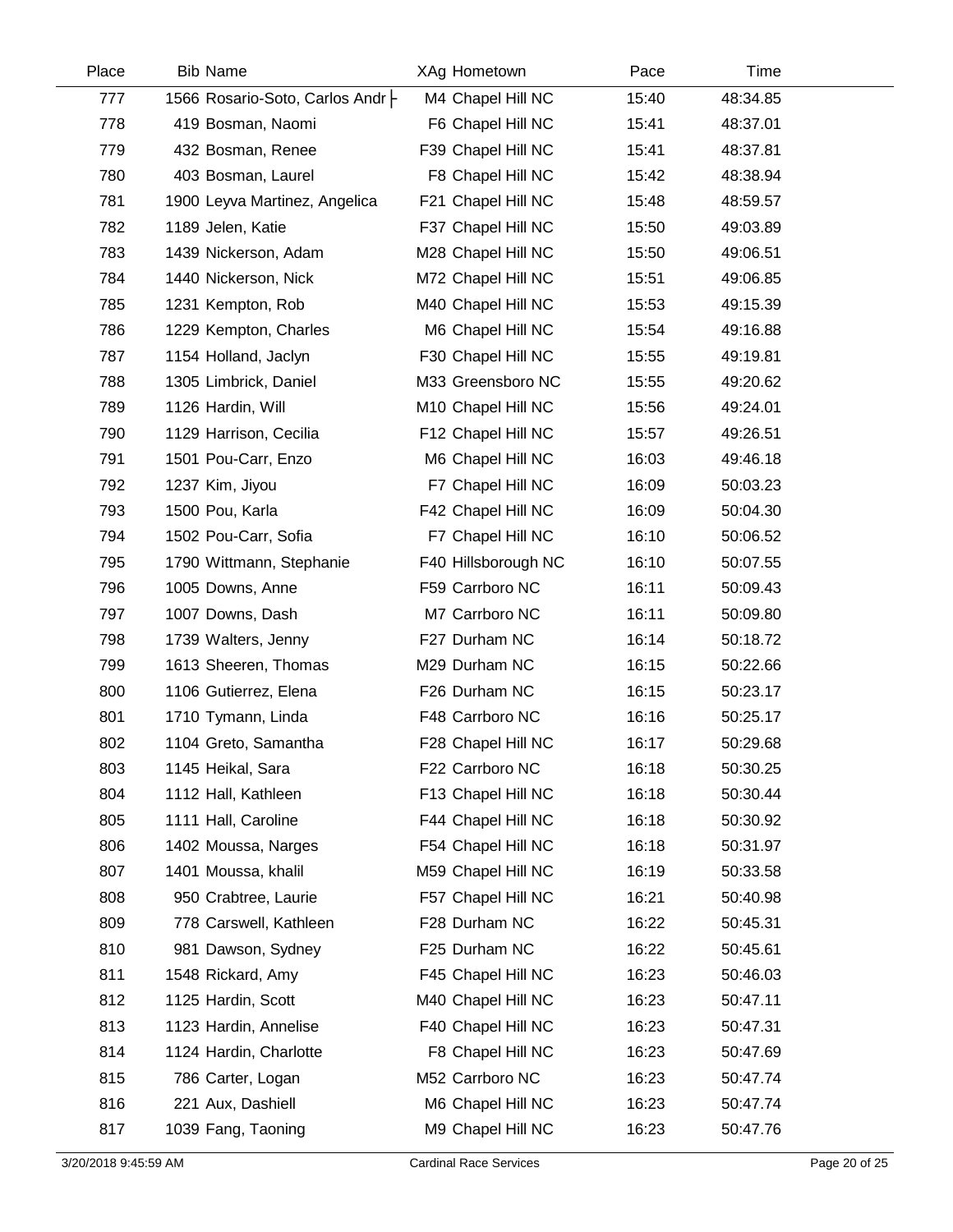| Place | <b>Bib Name</b> |                             | XAg Hometown        | Pace  | Time     |
|-------|-----------------|-----------------------------|---------------------|-------|----------|
| 818   |                 | 1646 Souma, Saki            | F6 Chapel Hill NC   | 16:24 | 50:50.35 |
| 819   |                 | 1645 Souma, Nao             | F40 Chapel Hill NC  | 16:24 | 50:51.39 |
| 820   |                 | 1245 Koch, April            | F34 Chapel Hill NC  | 16:25 | 50:52.81 |
| 821   |                 | 1836 Zou, Weina             | F38 Chapel Hill NC  | 16:27 | 50:59.35 |
| 822   |                 | 1191 Jeon, Hyunju           | F39 Chapel Hill NC  | 16:28 | 51:03.25 |
| 823   |                 | 1429 Neece, Sarah           | F13 Chapel Hill NC  | 16:29 | 51:05.37 |
| 824   |                 | 1428 Neece, Rebecca         | F9 Chapel Hill NC   | 16:29 | 51:05.48 |
| 825   |                 | 1427 Neece, Kate            | F46 Chapel Hill NC  | 16:29 | 51:06.41 |
| 826   |                 | 1484 Pike, Sylvie           | F5 Chapel Hill NC   | 16:30 | 51:08.81 |
| 827   |                 | 1469 Pascual, Catherine     | F28 Chapel Hill NC  | 16:32 | 51:14.87 |
| 828   |                 | 2935 Reitzes, Charlotte     | F5 Chapel Hill NC   | 16:32 | 51:16.60 |
| 829   |                 | 2932 Reitzes, Lisa          | F41 Chapel Hill NC  | 16:33 | 51:16.83 |
| 830   |                 | 1483 Pike, Heather          | F35 Chapel Hill NC  | 16:33 | 51:17.85 |
| 831   |                 | 1051 Fiscus, Susan          | F70 Chapel Hill NC  | 16:38 | 51:34.29 |
| 832   |                 | 1979 Lathren, Pierce        | M5 Chapel Hill NC   | 16:39 | 51:36.77 |
| 833   |                 | 1983 Lathren, Christine     | F40 Chapel Hill NC  | 16:40 | 51:40.73 |
| 834   |                 | 1967 Moore, Wyatt           | M8 Chapel Hill NC   | 16:46 | 51:59.66 |
| 835   |                 | 985 Dean, Pettit            | M50 Chapel Hill NC  | 16:48 | 52:05.03 |
| 836   |                 | 1965 Moore, Eli             | M4 Chapel Hill NC   | 16:49 | 52:08.27 |
| 837   |                 | 1969 Moore, Andrew          | M37 Carrboro NC     | 16:56 | 52:29.29 |
| 838   |                 | 1912 Sullivan, Kate         | F40 Chapel Hill NC  | 16:58 | 52:35.76 |
| 839   |                 | 1899 Leach, Esme            | F4 Chapel Hill NC   | 16:58 | 52:36.85 |
| 840   |                 | 1357 McCann, Karis          | F14 Raleigh NC      | 17:05 | 52:57.85 |
| 841   |                 | 1363 McEwen, Joshua         | M9 Chapel Hill NC   | 17:09 | 53:10.91 |
| 842   |                 | 1358 McCann, Pamela         | F46 Raleigh NC      | 17:14 | 53:24.29 |
| 843   |                 | 1774 Whortan, Jerry         | M59 Hillsborough NC | 17:22 | 53:51.74 |
| 844   |                 | 1773 Whortan, Elizabeth     | F53 Hillsborough NC | 17:23 | 53:52.43 |
| 845   |                 | 1977 Mitchell, Becky        | F57 Chapel Hill NC  | 17:26 | 54:02.32 |
| 846   |                 | 127 Almeida, Marie          | F30 Chapel Hill NC  | 17:32 | 54:20.29 |
| 847   |                 | 126 Almeida, Chris          | M30 Chapel Hill NC  | 17:32 | 54:21.04 |
| 848   |                 | 1220 Kathard, Laila         | F14 Chapel Hill NC  | 17:33 | 54:22.77 |
| 849   |                 | 1567 Rosario-Soto, Katarina | F7 Chapel Hill NC   | 17:33 | 54:24.68 |
| 850   |                 | 1642 Soto Rosario, Mirty    | F35 Chapel Hill NC  | 17:34 | 54:27.08 |
| 851   |                 | 1814 Yang, Ching-Yu         | F42 Chapel Hill NC  | 17:35 | 54:30.82 |
| 852   |                 | 1604 Seepolmuang, Paxon     | M6 Chapel Hill NC   | 17:35 | 54:31.55 |
| 853   |                 | 1578 Ruan, Allen            | M7 Chapel Hill NC   | 17:35 | 54:31.62 |
| 854   |                 | 1603 Seepolmuang, Emery     | F5 Chapel Hill NC   | 17:36 | 54:32.64 |
| 855   |                 | 1606 Seepolmuang, Xuan      | F39 Chapel Hill NC  | 17:36 | 54:33.51 |
| 856   |                 | 1812 Wruck, Lisa            | F48 Chapel Hill NC  | 17:37 | 54:35.22 |
| 857   |                 | 1811 Wruck, lan             | M11 Chapel Hill NC  | 17:37 | 54:35.84 |
| 858   |                 | 1605 Seepolmuang, Ponglert  | M39 Chapel Hill NC  | 17:38 | 54:38.73 |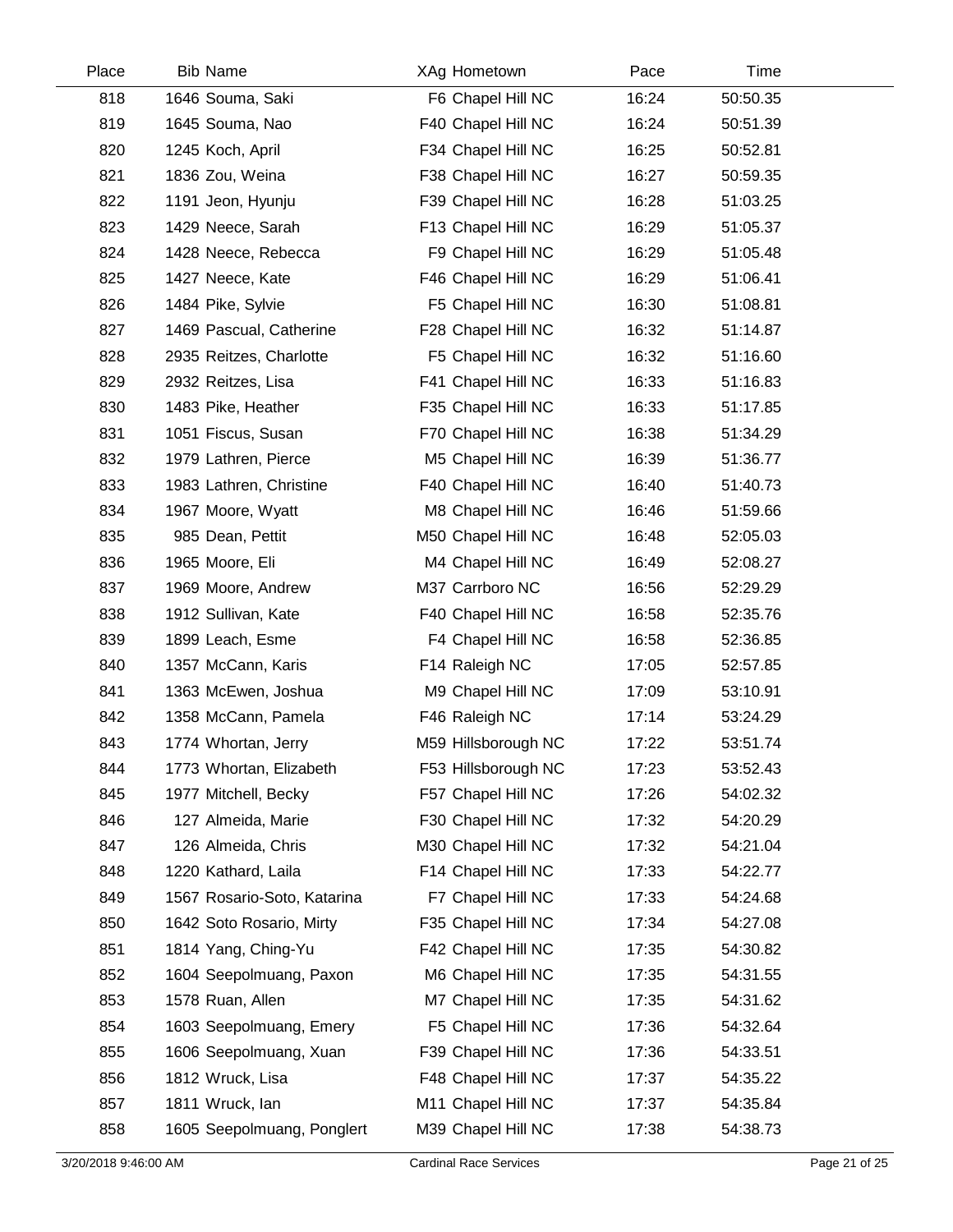| Place | <b>Bib Name</b>              | XAg Hometown       | Pace  | Time     |  |
|-------|------------------------------|--------------------|-------|----------|--|
| 859   | 1008 Downs, Josie            | F7 Carrboro NC     | 17:40 | 54:47.44 |  |
| 860   | 1006 Downs, Christopher      | M35 Carrboro NC    | 17:40 | 54:47.50 |  |
| 861   | 1943 Wilson, Erin            | F35 Carrboro NC    | 17:41 | 54:47.95 |  |
| 862   | 2944 Carty, Isabel           | F8 Carrboro NC     | 17:45 | 55:00.01 |  |
| 863   | 2943 Yourkavitch, Jennifer   | F43 Carrboro NC    | 17:46 | 55:05.69 |  |
| 864   | 1782 Williams, Laura Jane    | F <sub>9</sub>     | 17:47 | 55:08.51 |  |
| 865   | 1388 Mitchell, Skyler        | F8 Durham NC       | 17:47 | 55:09.04 |  |
| 866   | 798 Casler, Leena            | F8 Chapel Hill NC  | 17:48 | 55:09.45 |  |
| 867   | 935 Cook, Bailey             | F8 Chapel Hill NC  | 17:48 | 55:09.60 |  |
| 868   | 1887 Geier, Georgie          | F9 Carrboro NC     | 17:49 | 55:13.56 |  |
| 869   | 1307 Limerick, Kylie         | F14 Chapel Hill NC | 17:50 | 55:16.79 |  |
| 870   | 1306 Limerick, Courtney      | F47 Chapel Hill NC | 17:50 | 55:17.38 |  |
| 871   | 1898 Kimbell, Julie          | F57 Chapel Hill NC | 17:51 | 55:19.81 |  |
| 872   | 1254 Kornylak, Rebecca       | F8 Chapel Hill NC  | 17:51 | 55:20.87 |  |
| 873   | 2922 Connelly, Rory          | M70 Chapel Hill NC | 17:51 | 55:21.15 |  |
| 874   | 802 Casler, Rathiga          | F42 Chapel Hill NC | 17:52 | 55:21.89 |  |
| 875   | 1414 Myles, Louise           | F9 Chapel Hill NC  | 17:52 | 55:24.19 |  |
| 876   | 1697 Thompson, Harper        | M11 Chapel Hill NC | 17:54 | 55:28.48 |  |
| 877   | 1435 Nicely, Karen           | F46 Chapel Hill NC | 17:58 | 55:42.28 |  |
| 878   | 1058 Fonge, Margaret         | F60 Greensboro NC  | 18:00 | 55:47.98 |  |
| 879   | 777 Carson, Gregory          | M55 Durham NC      | 18:00 | 55:48.36 |  |
| 880   | 914 Champion, Kaylee         | F16 Carrboro NC    | 18:00 | 55:48.73 |  |
| 881   | 1681 Sullivan, Rory          | M18 Chapel Hill NC | 18:00 | 55:49.29 |  |
| 882   | 2946 Martinez-Ramos, Patrick | m16 Chapel Hill NC | 18:00 | 55:49.37 |  |
| 883   | 1361 McEwen, Colin           | M6 Chapel Hill NC  | 18:03 | 55:57.62 |  |
| 884   | 1278 Larkin-Thorsen, Ginny   | F26 Morrisville NC | 18:04 | 56:01.22 |  |
| 885   | 1674 Streeper, Sarah         | F25 Morrisville NC | 18:05 | 56:02.73 |  |
| 886   | 994 Devine, Lavernia         | F31 Chapel Hill NC | 18:05 | 56:03.21 |  |
| 887   | 1364 McEwen, Lisette         | F46 Chapel Hill NC | 18:06 | 56:07.90 |  |
| 888   | 1365 McEwen, Shane           | M6 Chapel Hill NC  | 18:07 | 56:08.29 |  |
| 889   | 1597 Scott, Alan             | M40 Chapel Hill NC | 18:08 | 56:11.54 |  |
| 890   | 1158 Hopkins, Hazel          | F5 Chapel Hill NC  | 18:08 | 56:11.83 |  |
| 891   | 1157 Hopkins, Aundrea        | F35 Chapel Hill NC | 18:08 | 56:12.50 |  |
| 892   | 137 Alvarez, Caleb           | M5 Carrboro NC     | 18:08 | 56:13.71 |  |
| 893   | 1738 Walter, Stephanie       | F37 Carrboro NC    | 18:08 | 56:13.76 |  |
| 894   | 1737 Walter, Brandon         | M39 Carrboro NC    | 18:08 | 56:13.88 |  |
| 895   | 106 Acero, Lilia             | F42 Chapel Hill NC | 18:09 | 56:14.52 |  |
| 896   | 1736 Walter, Ada             | F5 Carrboro NC     | 18:09 | 56:14.84 |  |
| 897   | 784 Carter, Charlotte        | F10 Carrboro NC    | 18:09 | 56:15.41 |  |
| 898   | 1077 Garrido Suarez, Mayra   | F47 Chapel Hill NC | 18:09 | 56:15.87 |  |
| 899   | 1783 Williams, Maria         | F32 Chapel Hill NC | 18:09 | 56:16.35 |  |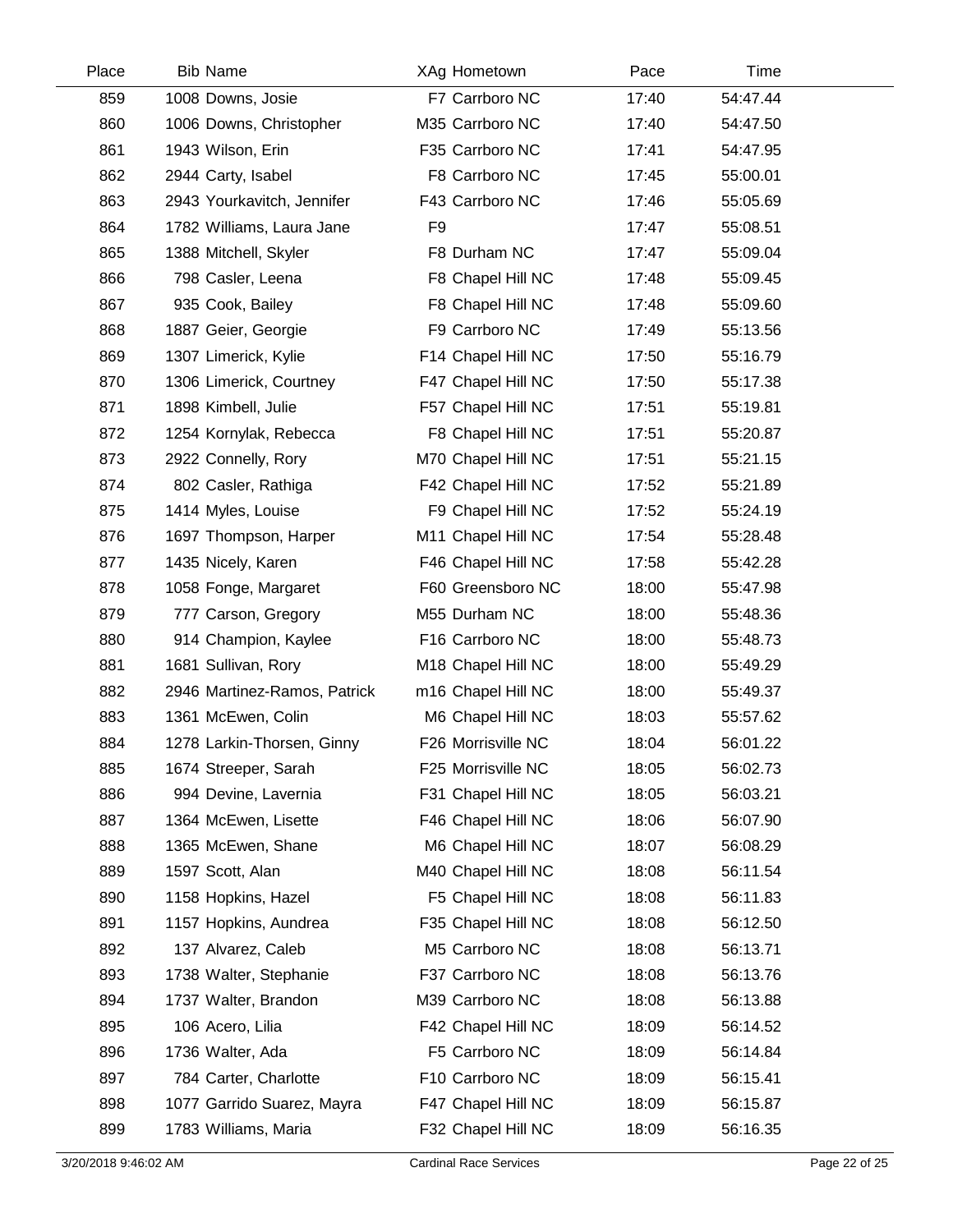| Place | <b>Bib Name</b>              | XAg Hometown        | Pace  | Time     |  |
|-------|------------------------------|---------------------|-------|----------|--|
| 900   | 107 Aguilar, Ana             | F32 Carrboro NC     | 18:09 | 56:17.39 |  |
| 901   | 1032 Estrada, Helena         | F39 Chapel Hill NC  | 18:10 | 56:18.79 |  |
| 902   | 1264 Kurup, Avik             | M5 Chapel Hill NC   | 18:10 | 56:19.61 |  |
| 903   | 1266 Kurup, Vinod            | M46 Chapel Hill NC  | 18:10 | 56:20.26 |  |
| 904   | 1511 Puri, Mala              | F42 Chapel Hill NC  | 18:11 | 56:21.03 |  |
| 905   | 1472 Payne, Alexa            | F26 Chapel Hill NC  | 18:11 | 56:23.32 |  |
| 906   | 1459 Palisky, Cassie         | F30 Durham NC       | 18:12 | 56:23.96 |  |
| 907   | 105 Abbott, Thomas           | M8 Chapel Hill NC   | 18:15 | 56:35.71 |  |
| 908   | 584 Bunzey, Maggie           | F25 Chapel Hill NC  | 18:16 | 56:36.27 |  |
| 909   | 101 Abbott, James            | M41 Chapel Hill NC  | 18:16 | 56:38.16 |  |
| 910   | 2914 Sidenstricker, Eddie    | m34 Chapel Hill NC  | 18:17 | 56:40.26 |  |
| 911   | 1974 Mitchell, Thomas        | M53 Chapel Hill NC  | 18:18 | 56:43.48 |  |
| 912   | 1368 McGovern, Katy          | F34 Hillsborough NC | 18:19 | 56:45.85 |  |
| 913   | 1367 McGovern, Jonathan      | M38 Hillsborough NC | 18:19 | 56:46.62 |  |
| 914   | 1099 Graves, Christy         | F34 Durham NC       | 18:19 | 56:47.20 |  |
| 915   | 1384 minogue, valerie        | F56 Chapel Hill NC  | 18:19 | 56:47.42 |  |
| 916   | 1389 Mitchell, Tamiko        | F41 Durham NC       | 18:19 | 56:48.15 |  |
| 917   | 792 Carter, Lori             | F47 Carrboro NC     | 18:20 | 56:48.61 |  |
| 918   | 1207 Jones, Kirtisha         | F35 Morrisville NC  | 18:20 | 56:49.80 |  |
| 919   | 1413 Myles, Lisa             | F44 Chapel Hill NC  | 18:20 | 56:50.69 |  |
| 920   | 1188 Jeffries, Stephanie     | F36 BURLINGTON NC   | 18:20 | 56:51.42 |  |
| 921   | 1488 Pitts, Teresa           | F49 Durham NC       | 18:21 | 56:53.69 |  |
| 922   | 207 Austin, Seth             | M9 Chapel Hill NC   | 18:22 | 56:55.90 |  |
| 923   | 1617 Sidenstricker, Sarah    | F34 Chapel Hill NC  | 18:22 | 56:56.41 |  |
| 924   | 1100 Graves, Mark            | M37 Durham NC       | 18:22 | 56:56.71 |  |
| 925   | 1186 Jarskog, Nell           | F13 Chapel Hill NC  | 18:23 | 57:00.80 |  |
| 926   | 1187 Jarskog, Tess           | F13 Chapel Hill NC  | 18:24 | 57:01.07 |  |
| 927   | 203 Austin, Colin            | M52 Chapel Hill NC  | 18:24 | 57:02.22 |  |
| 928   | 1743 Wang, Meixuan (Belinda) | F10 Chapel Hill NC  | 18:24 | 57:02.86 |  |
| 929   | 2938 Yu, Weile               | F43 Chapel Hill NC  | 18:25 | 57:04.24 |  |
| 930   | 1132 Harrison, Maria         | F7 Chapel Hill NC   | 18:26 | 57:08.85 |  |
| 931   | 919 Cheshire, Tiffany        | F34 Efland NC       | 18:27 | 57:12.05 |  |
| 932   | 1257 Kotzen, Stefanie        | F36 Chapel Hill NC  | 18:31 | 57:24.90 |  |
| 933   | 239 Baker, Rebecca           | F60 Chapel Hill NC  | 18:31 | 57:25.54 |  |
| 934   | 1966 Moore, Jackson          | M9 Chapel Hill NC   | 18:32 | 57:25.80 |  |
| 935   | 1012 Dudley, Laura           | F55 Chapel Hill NC  | 18:32 | 57:26.85 |  |
| 936   | 1103 Gregory-Potter, Hank    | M9 Chapel Hill NC   | 18:32 | 57:27.20 |  |
| 937   | 1499 Potter, Michael         | M46 Chapel Hill NC  | 18:33 | 57:29.85 |  |
| 938   | 1968 Moore, Vanessa          | F38 Chapel Hill NC  | 18:34 | 57:33.80 |  |
| 939   | 1184 Jarskog, Fred           | M53 Chapel Hill NC  | 18:35 | 57:36.14 |  |
| 940   | 1506 Pressley, Tara          | F57 Chapel Hill NC  | 18:35 | 57:36.56 |  |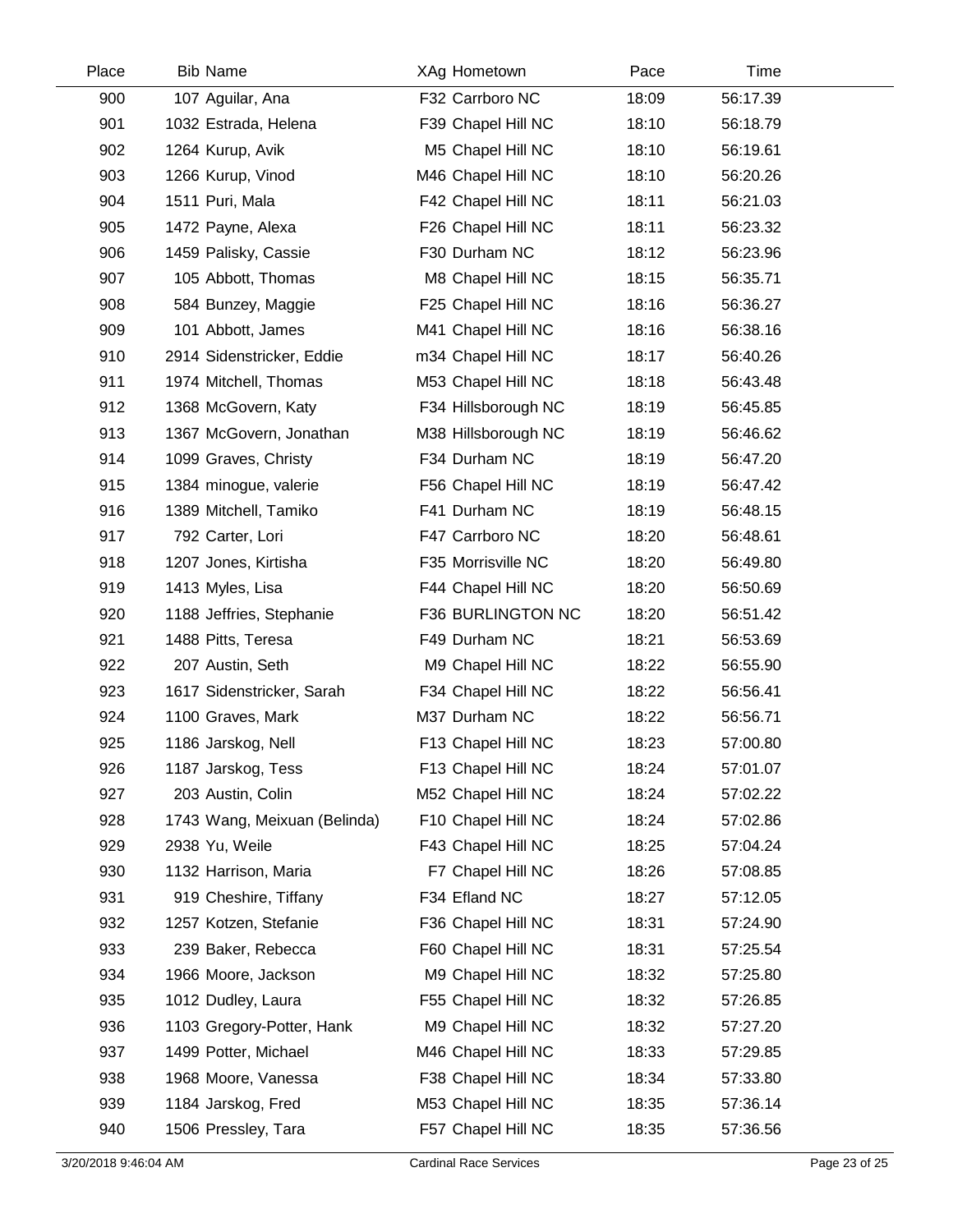| Place | <b>Bib Name</b>              | XAg Hometown       | Pace  | Time        |  |
|-------|------------------------------|--------------------|-------|-------------|--|
| 941   | 1185 Jarskog, Liv            | F16 Chapel Hill NC | 18:35 | 57:37.71    |  |
| 942   | 656 Caggia, Katie            | F43 Chapel Hill NC | 18:38 | 57:45.84    |  |
| 943   | 1752 Waters, Corey           | M40 Durham NC      | 18:40 | 57:50.55    |  |
| 944   | 1725 Vetter, Dianne          | F57 Raleigh NC     | 18:40 | 57:52.85    |  |
| 945   | 676 Caggia, Pete             | M43 Chapel Hill NC | 18:40 | 57:53.47    |  |
| 946   | 1294 Leedom, Michael         | M31 Durham NC      | 18:41 | 57:55.50    |  |
| 947   | 1293 Leedom, Lexina          | F30 Durham NC      | 18:42 | 57:56.88    |  |
| 948   | 949 Cox, Christy             | F39 Raleigh NC     | 18:42 | 57:57.76    |  |
| 949   | 1700 Thompson, Joe           | M48 Chapel Hill NC | 18:48 | 58:17.38    |  |
| 950   | 1436 Nicely, Nolan           | M11 Chapel Hill NC | 18:51 | 58:25.73    |  |
| 951   | 1057 Foggs, Elijah           | M18                | 18:52 | 58:28.26    |  |
| 952   | 1224 Kaylie, Lisa            | F47 Chapel Hill NC | 18:54 | 58:35.20    |  |
| 953   | 1225 Kaylie, Sebastian       | M11 Chapel Hill NC | 18:54 | 58:35.84    |  |
| 954   | 1835 Zoltners, Greggor       | M53 Chapel Hill NC | 18:58 | 58:46.56    |  |
| 955   | 1962 Broun, Joal             | F57 Carrboro NC    | 19:00 | 58:53.95    |  |
| 956   | 1062 Foushee, Barbara        | F53 Carrboro NC    | 19:00 | 58:54.76    |  |
| 957   | 1147 Helfert, Nicola         | F43 Chapel Hill NC | 19:05 | 59:09.78    |  |
| 958   | 1146 Helfert, Eloise         | F5 Chapel Hill NC  | 19:06 | 59:11.60    |  |
| 959   | 100 Abbott, Ania             | F36 Chapel Hill NC | 19:06 | 59:12.81    |  |
| 960   | 1751 Waters, Cheryl          | F45 Durham NC      | 19:12 | 59:30.25    |  |
| 961   | 2947 Tang, Alexander         | m14 Chapel Hill NC | 19:17 | 59:46.68    |  |
| 962   | 1690 Tang, Ivan              | M40 Cary NC        | 19:17 | 59:48.12    |  |
| 963   | 1353 Martinez-Ramos, Crystal | F38 Chapel Hill NC | 19:21 | 01:00:00.34 |  |
| 964   | 602 Burnette, Jennifer       | F45 Carrboro NC    | 19:22 | 01:00:00.98 |  |
| 965   | 1905 Lucas, Jordan           | F31 Chapel Hill NC | 19:23 | 01:00:03.87 |  |
| 966   | 1076 Garner, Katie           | F31 Durham NC      | 19:23 | 01:00:04.69 |  |
| 967   | 1197 Jha, Tvisha             | F6 Chapel Hill NC  | 19:23 | 01:00:05.81 |  |
| 968   | 234 Bajpai, Geetika          | F39 Chapel Hill NC | 19:24 | 01:00:06.88 |  |
| 969   | 1260 Kumar, Prabhat          | M42 Chapel Hill NC | 19:24 | 01:00:09.83 |  |
| 970   | 1963 Testen, Beth            | F50 Chapel Hill NC | 19:32 | 01:00:33.85 |  |
| 971   | 1610 Shapard, Sarah          | F52 Chapel Hill NC | 19:32 | 01:00:34.27 |  |
| 972   | 1564 Ropp, Theodore          | M11 Chapel Hill NC | 19:36 | 01:00:46.23 |  |
| 973   | 1996 Warner, Elijah          | m7                 | 19:36 | 01:00:47.11 |  |
| 974   | 1563 Ropp, Oliver            | M8 Chapel Hill NC  | 19:36 | 01:00:47.11 |  |
| 975   | 2920 Monahan, Sam            | M7 Chapel Hill NC  | 19:37 | 01:00:49.67 |  |
| 976   | 2919 Del Rosario, Carlyn     | F41 Chapel Hill NC | 19:38 | 01:00:51.44 |  |
| 977   | 2918 Monahan, Rob            | M41 Chapel Hill NC | 19:39 | 01:00:55.86 |  |
| 978   | 1102 Gregory, Todd           | M43 Chapel Hill NC | 19:40 | 01:00:57.51 |  |
| 979   | 1746 Warner, Chad            | M43 Chapel Hill NC | 19:41 | 01:00:59.58 |  |
| 980   | 959 Crossen, Virginia        | F6 Chapel Hill NC  | 19:41 | 01:01:00.89 |  |
| 981   | 958 Crossen, Audrey          | F35 Chapel Hill NC | 19:42 | 01:01:04.76 |  |